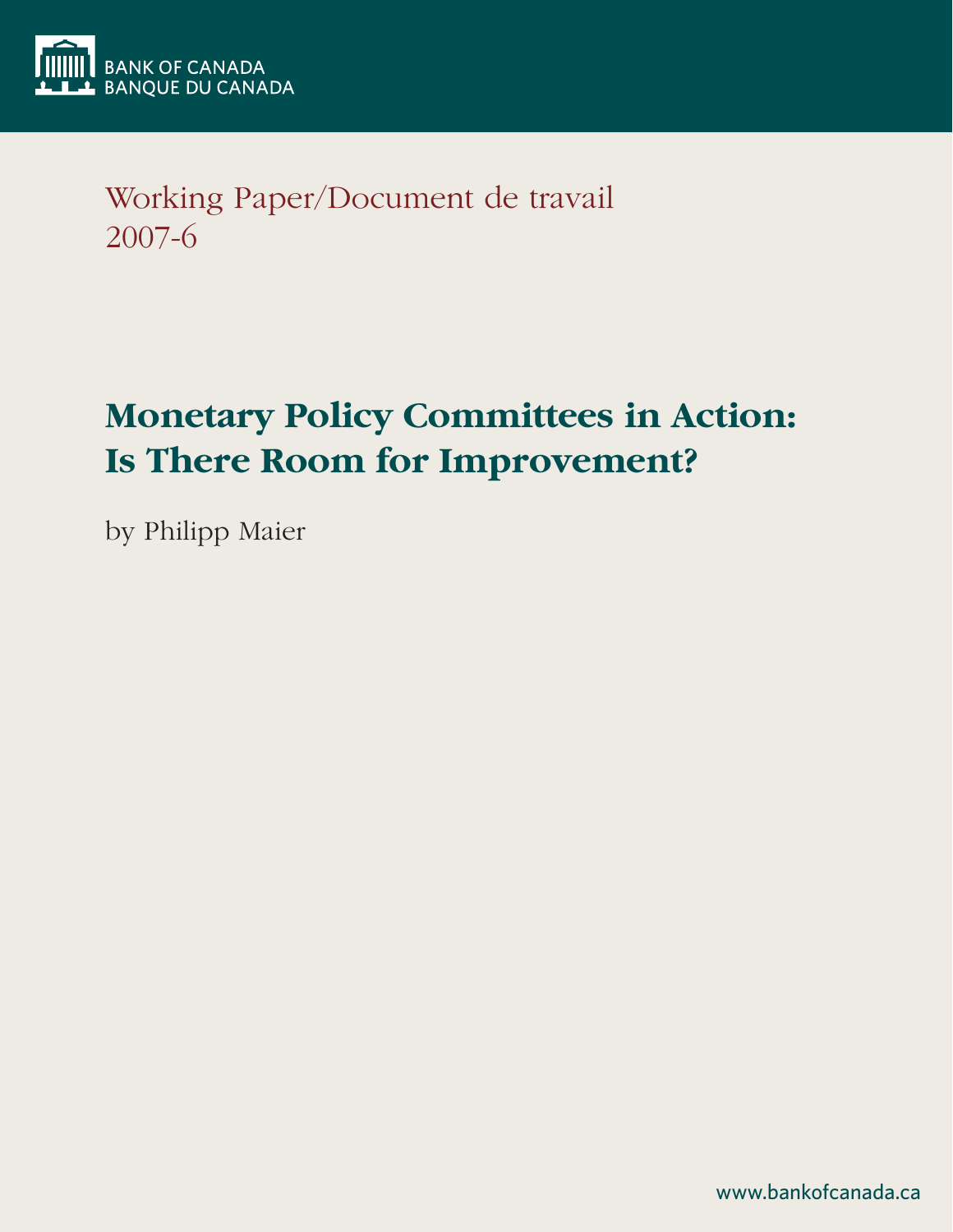Bank of Canada Working Paper 2007-6

February 2007

# **Monetary Policy Committees in Action: Is There Room for Improvement?**

**by**

**Philipp Maier**

International Department Bank of Canada Ottawa, Ontario, Canada K1A 0G9 pmaier@bankofcanada.ca

Bank of Canada working papers are theoretical or empirical works-in-progress on subjects in economics and finance. The views expressed in this paper are those of the author. No responsibility for them should be attributed to the Bank of Canada.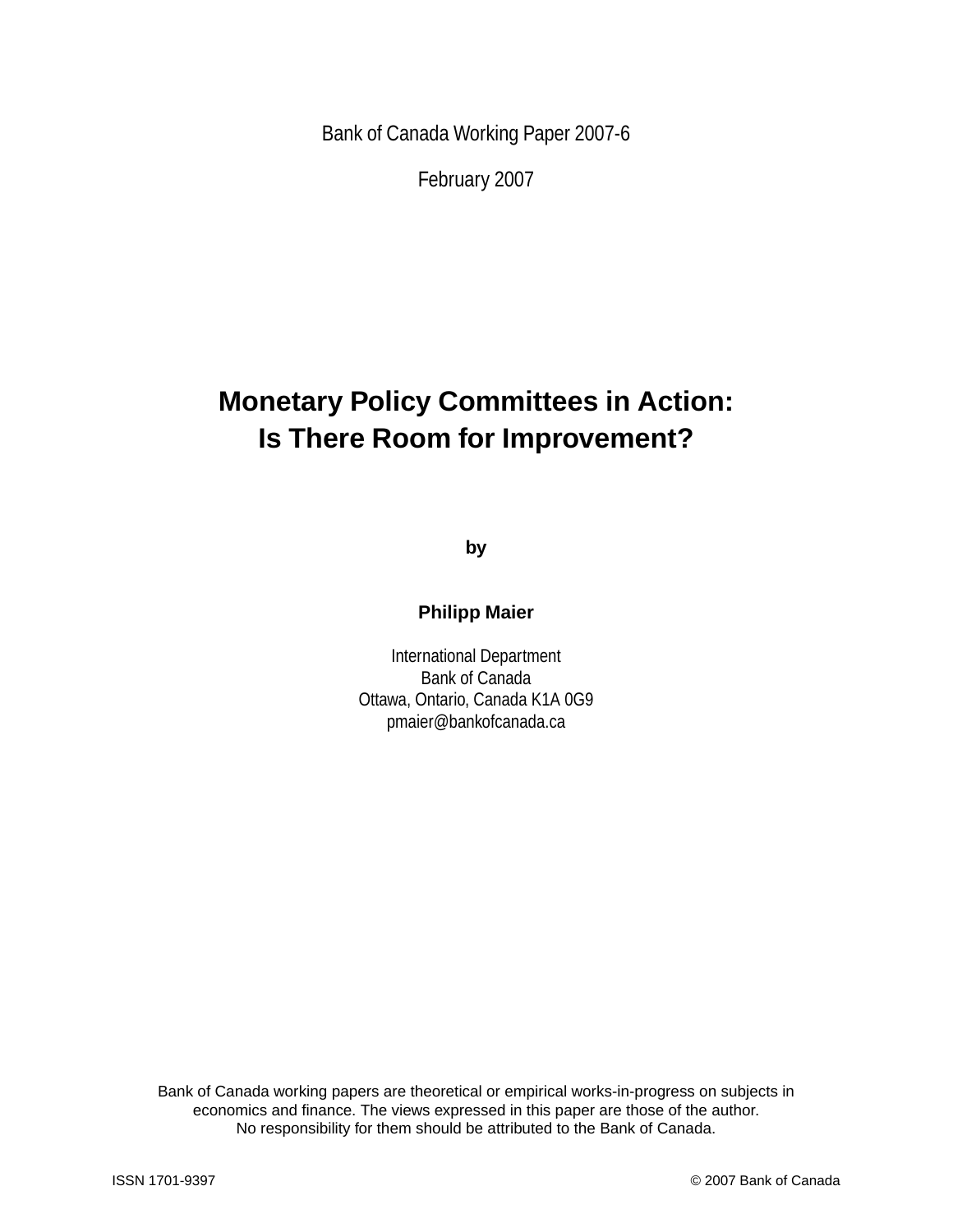# **Acknowledgements**

Marty Olson provided assistance in contacting the central banks. I wish to thank Larry Schembri, Graydon Paulin, Don Coletti, Robert Lafrance, and Danielle Lecavalier for helpful comments. All remaining errors are mine.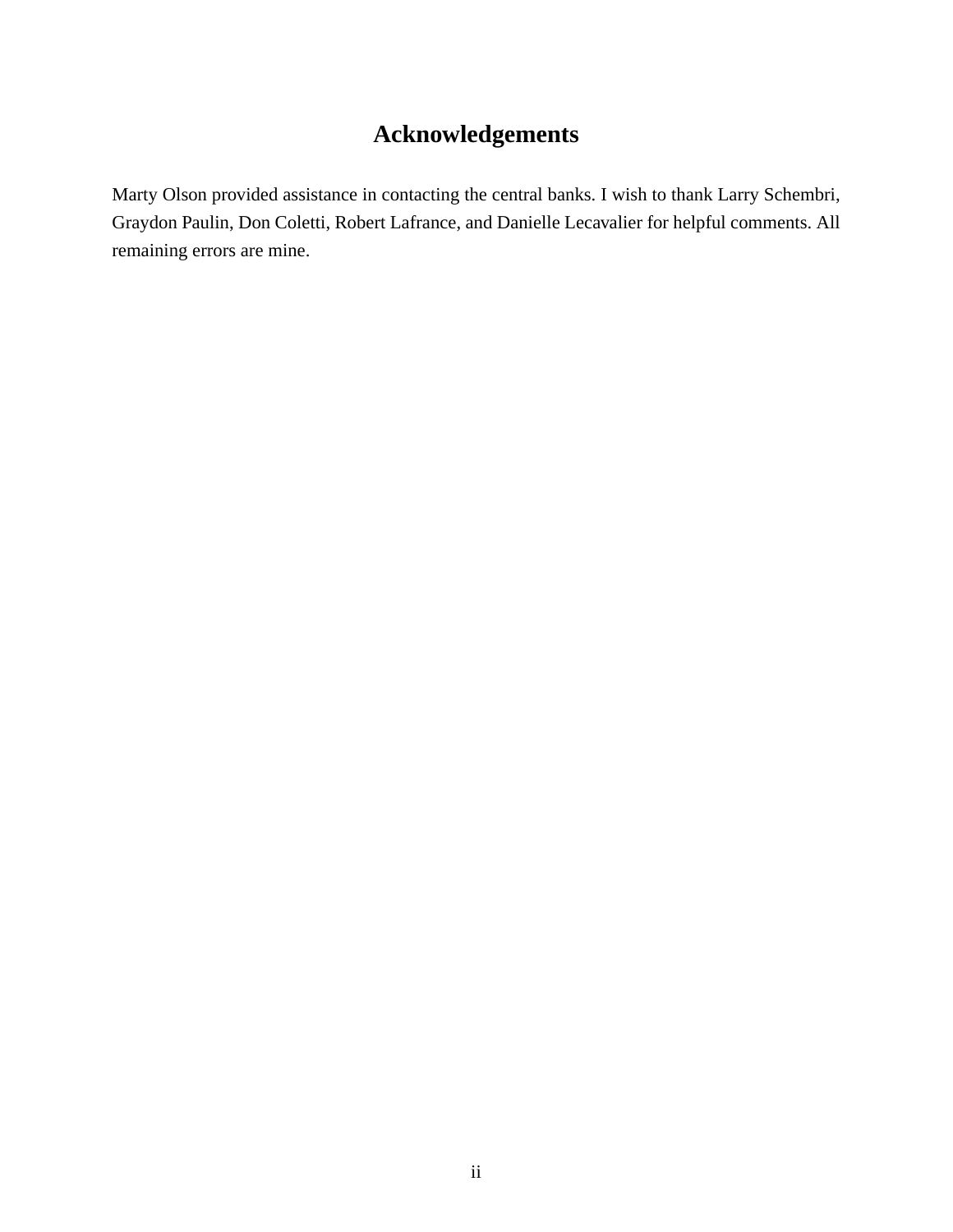# **Abstract**

More than 80 central banks use a committee to take monetary policy decisions. The composition of the committee and the structure of the meeting can affect the quality of the decision making. In this paper we review economic, experimental, sociological and psychological studies to identify criteria for the optimal institutional setting of a monetary committee. These include the optimal size of the committee, measures to encourage independent thinking, a relatively informal structure of the meeting, and abilities to identify and evaluate individual members' performances. Using these criteria, we evaluate the composition and operation of monetary policy committees in various central banks. Our findings indicate that e.g. the monetary policy committee of the Bank of England follows committee best-practice, while the committee structure of other major central banks could be improved.

*JEL classification: C92, D70, E58 Bank classification: Central bank research; Monetary policy framework*

# **Résumé**

Dans plus de 80 banques centrales, les décisions relatives à la politique monétaire sont prises en comité. Or, la composition de ce dernier et la structure de ses réunions peuvent influer sur la qualité du processus décisionnel. Au terme d'une analyse des études économiques, expérimentales, sociologiques et psychologiques consacrées à la question, nous définissons les critères qui caractérisent le cadre institutionnel optimal d'un comité de politique monétaire : taille idéale; mesures favorisant l'indépendance des points de vue; structure relativement informelle des réunions; et moyens de distinguer et d'évaluer les contributions individuelles des membres. À partir de ces critères, nous comparons la composition et le fonctionnement des comités de politique monétaire de plusieurs banques centrales. Nous en concluons que les pratiques suivies par la Banque d'Angleterre sont supérieures à celles de plusieurs autres grandes banques centrales, qui gagneraient à améliorer la structure de leurs comités.

*Classification JEL : C92, D70, E58*

*Classification de la Banque : Recherches menées par les banques centrales; Cadre de la politique monétaire*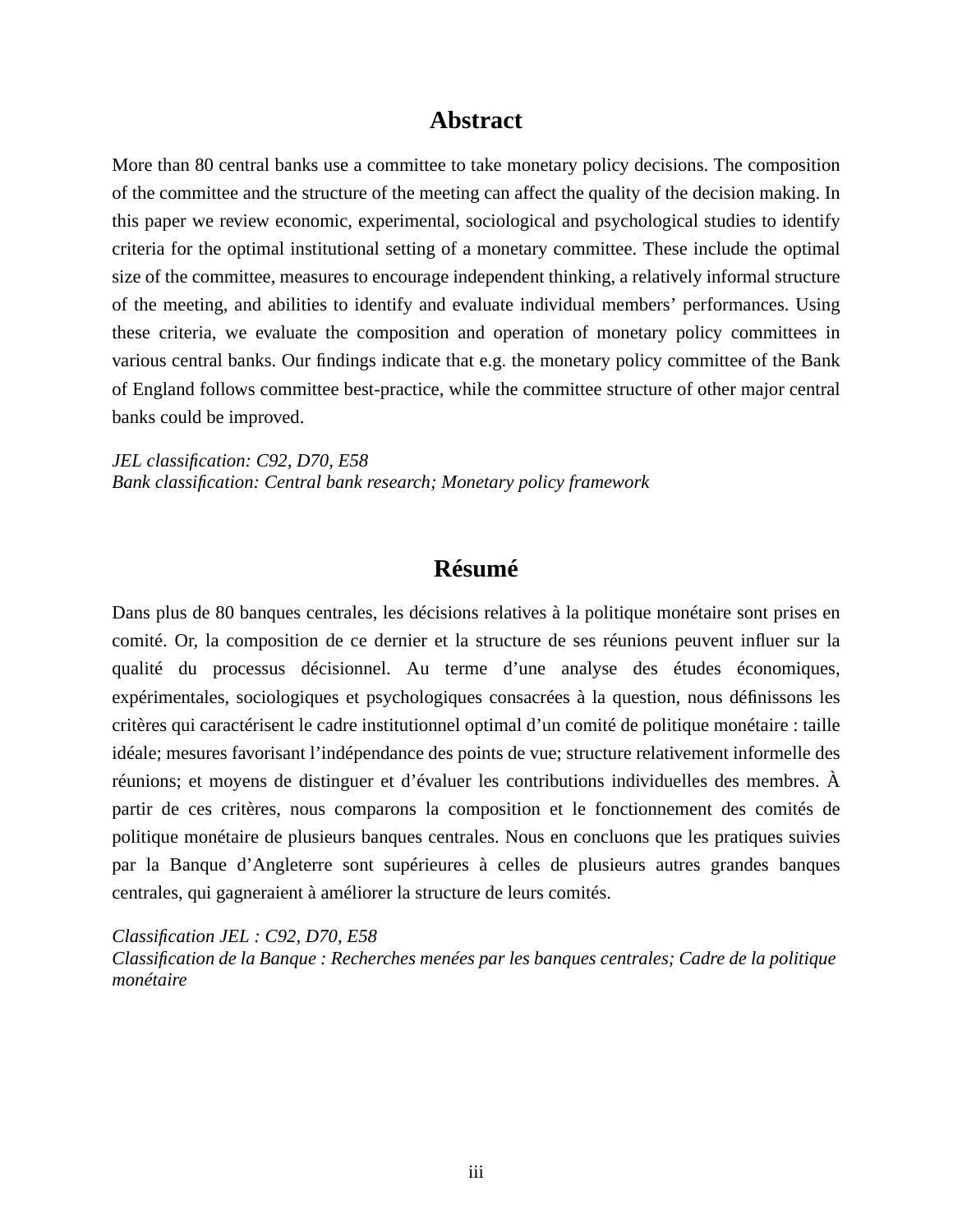# 1 Introduction

In recent decades, central banks have undergone substantial transformations. One of the elements of the 'quiet revolution' (Blinder 2004) in central banking has been a change in the way monetary policy decisions are taken: the 'dictatorial central bank governor' of the past has increasingly been replaced by committees taking monetary policy decisions. Today more than 80 central banks take monetary policy decisions in a committee, and no country has ever replaced a monetary committee by a single decision-maker (Mahadeva and Sterne, 2000). Committee decision-making in central banks mimics a trend set elsewhere: juries, not individual jurors, must decide guilt or innocence; parliament, not individual lawmakers, must decide upon bills; and medical operations of members of the Royal family or Presidents are typically not carried out by a single doctor, but by a team.

We view the structure of the monetary policy committee as an important part of the overall institutional framework of the central bank. The structure and composition of a committee can affect the outcome of the meeting and, possibly, the quality of decisions. Improvements to the decision-making process can have similar effects as making a central bank more transparent, as both can make monetary policy more predictable. Consequently, following best-practices in setting a framework for monetary policy decisions can result in an environment where inflation expectations are better anchored or anchored at lower levels.[1](#page-4-0) Against this backdrop, we review empirical and experimental studies in the fields of economics, psychology and sociology to identify recommendations for setting up a committee 'optimally'. Our focus lies on issues relevant for monetary policymaking in central banks, but clearly this discussion applies for other types of committees as well. This complements the work of Fujiki (2005), who provides a selective review of theoretical models, and the studies by Sibert (2006) and Vandenbussche (2006). In addition, we provide detailed data on the setup of monetary committees in central banks.<sup>[2](#page-4-1)</sup> Using these criteria we then analyse the institutional setup of monetary policy committees in various central banks in the world.

To preview the conclusions, we find that some central banks have taken measures to potentially increase the effectiveness of their monetary committees. A vast majority of central banks, however, could probably improve their commit-

<span id="page-4-0"></span><sup>&</sup>lt;sup>1</sup>Chortareas et al. (2001) find that higher transparency is correlated with lower inflation.

<span id="page-4-1"></span><sup>2</sup>This extends the work of Mahadeva and Sterne (2000) and Wyplosz et al. (2003).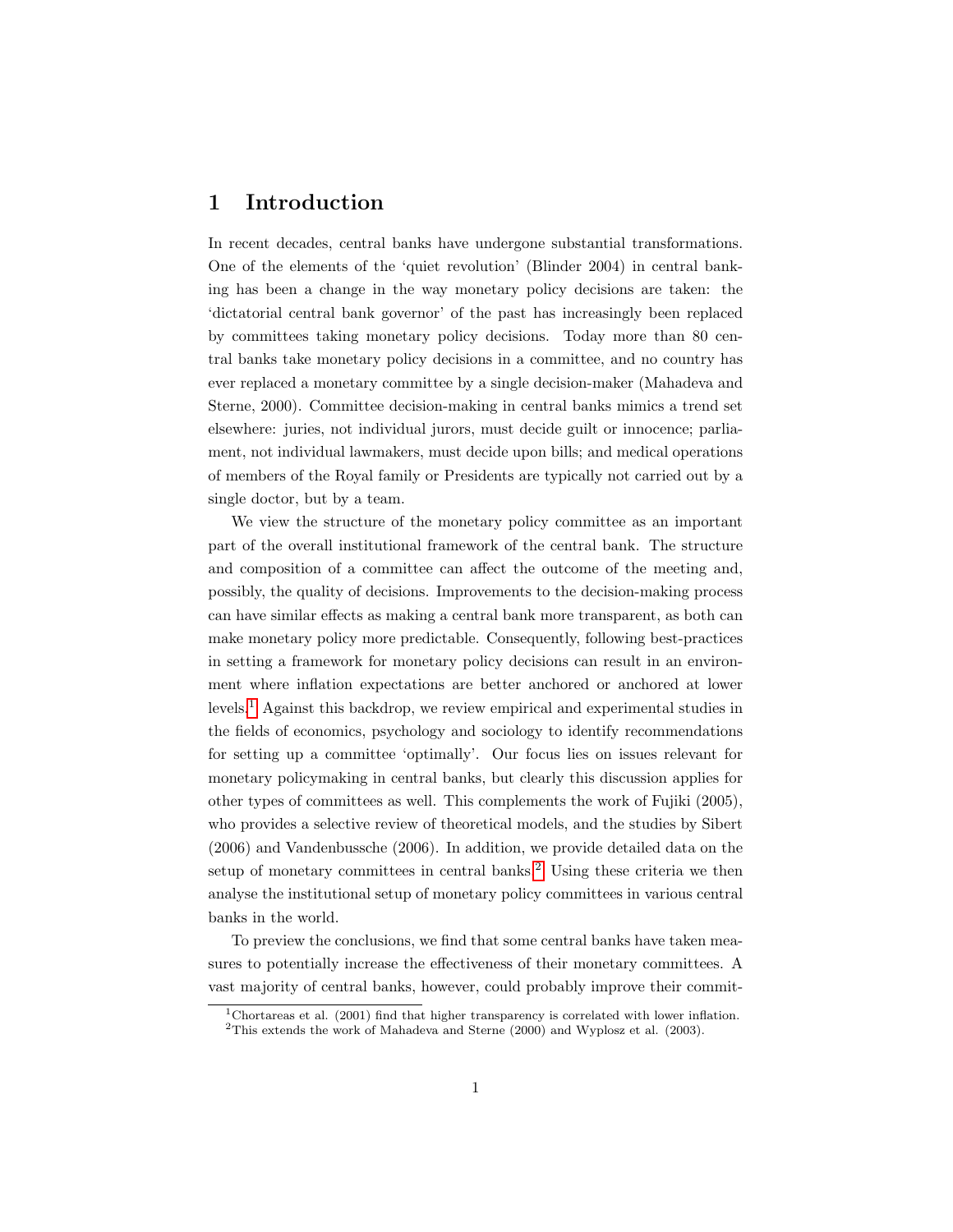tee framework, by e.g. making it possible to identify and evaluate individual contributions to counter free-riding on information provided by others.

We proceed as follows. In the next section we outline the main benefits and 'costs' of taking monetary decisions by committee. We identify a number of criteria for 'good' committees, and use them to evaluate real-life monetary committees in section [3.](#page-17-0) The final section summarises our main conclusions.

## 2 The impact of committees on decision-making

Consider a central bank with a clear target and instruments suitable to achieve the target. Also, the central bank is independent in its use of instruments, i.e. effectively shielded from outside pressure.[3](#page-5-0) As it is impossible to foresee all contingencies, the central bank retains a degree of discretion (otherwise monetary policy could be set by a computer). The central bank's success will depend on the quality of its decisions. And if these decisions are taken by a committee, the structure of the committee will matter.

My experience as a member of the FOMC left me with a strong feeling that the theoretical fiction that monetary policy is made by a single individual ... misses something important. In my view, monetary theorists should start paying attention to the nature of decision making by committee...' (Blinder, 1998, p. 22).

We define the monetary policy committee as the body taking monetary decisions.[4](#page-5-1) Ideally, we can think of the monetary policy committee as a group of people sharing information and taking a decision together, on the basis of the information reviewed (and revealed).

Assume that all committee members genuinely want the committee to take good decisions, i.e. to take socially optimal decisions. However, the committee operates in a uncertain environment, as e.g. the state of nature or the state of the economy is not readily observable. Hence, committee members need to gather, share and discuss information, on which the group decision will be based. Figure [1](#page-6-0) shows how a group decision is taken. On the right we show how at each of these

<span id="page-5-0"></span><sup>3</sup> In the words of Goodfriend (2005) assume that an 'overarching guideance' exists that supplements formal central bank independence and that enables the central bank to use its monetary policy power efficiently to stabilize the economy.

<span id="page-5-1"></span><sup>&</sup>lt;sup>4</sup>When referring to the body taking monetary policy decisions we use the terms 'monetary (policy) committee', 'committee' or 'group' interchangeably. The discussion will primarily focus on the monetary policy aspect, as this is the most visible aspect of central banking.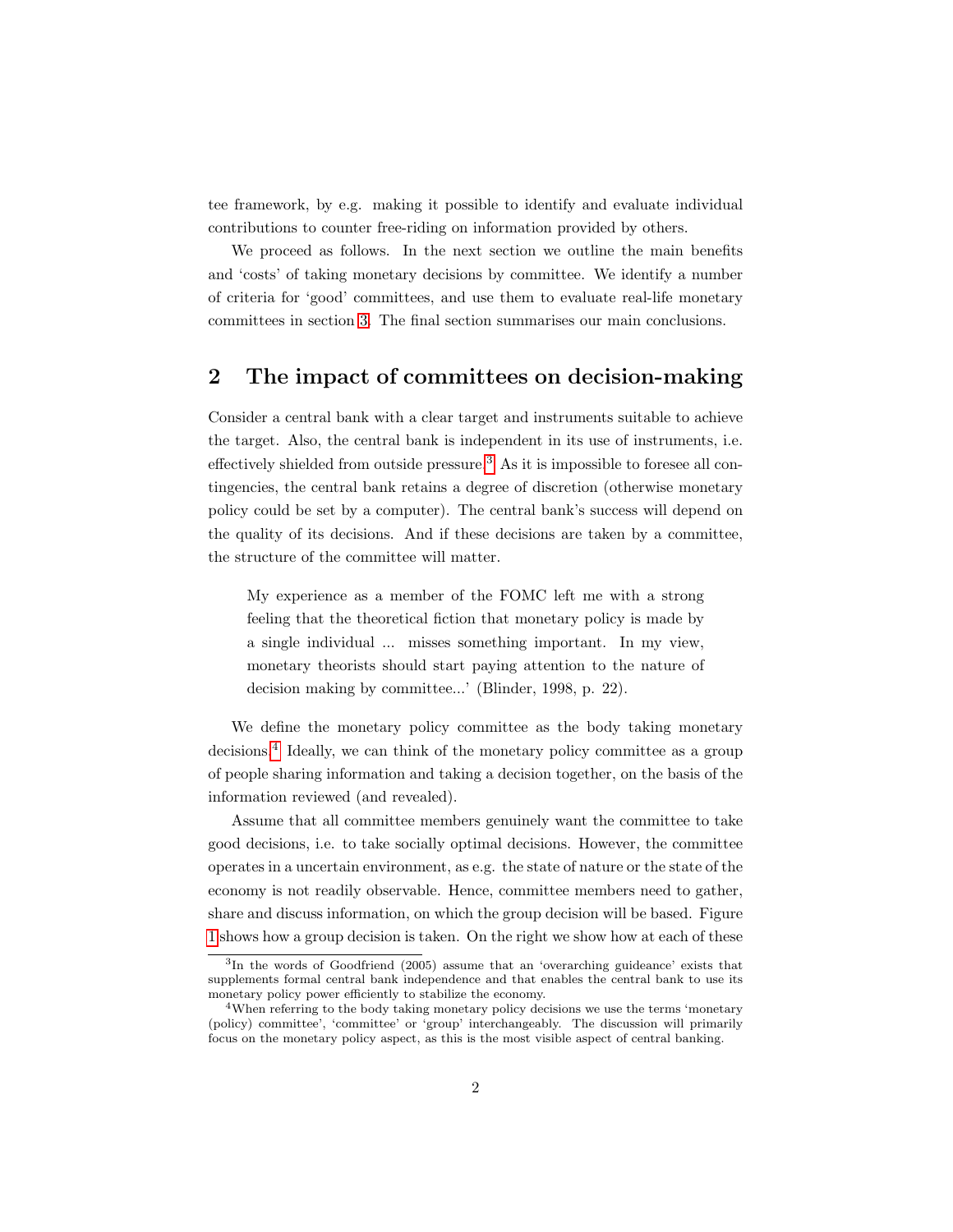

<span id="page-6-0"></span>Figure 1: Decision making and potential pitfalls

stages group processes might interfere in the decision-making process. Examples of such processes include adoption of extreme preferences (polarization), the need to achieve consensus, or free-riding on information provided by others (Kerr, MacCoun and Kramer 1996). The structure of the committee can either facilitate taking good decisions, e.g. by providing incentives to be well-prepared – or induce frictions, because e.g. the committee is too large to allow for a genuine exchange of views.

To expose the main elements of group decision-making more clearly, we abstract from strategic considerations or analysing the merits of different decision rules.[5](#page-6-1) This allows us to focus on our main objective, namely analysing how individuals behave when taking a decision together.

### 2.1 The benefits of committee decision-making

The virtues of committees can be summarised as follows: first, if every member of a committee exerts effort to become informed, committees can gather more information than individual decision-makers. Better information can lead to

<span id="page-6-1"></span> ${}^{5}$ An extensive overview is given in Mueller (2003).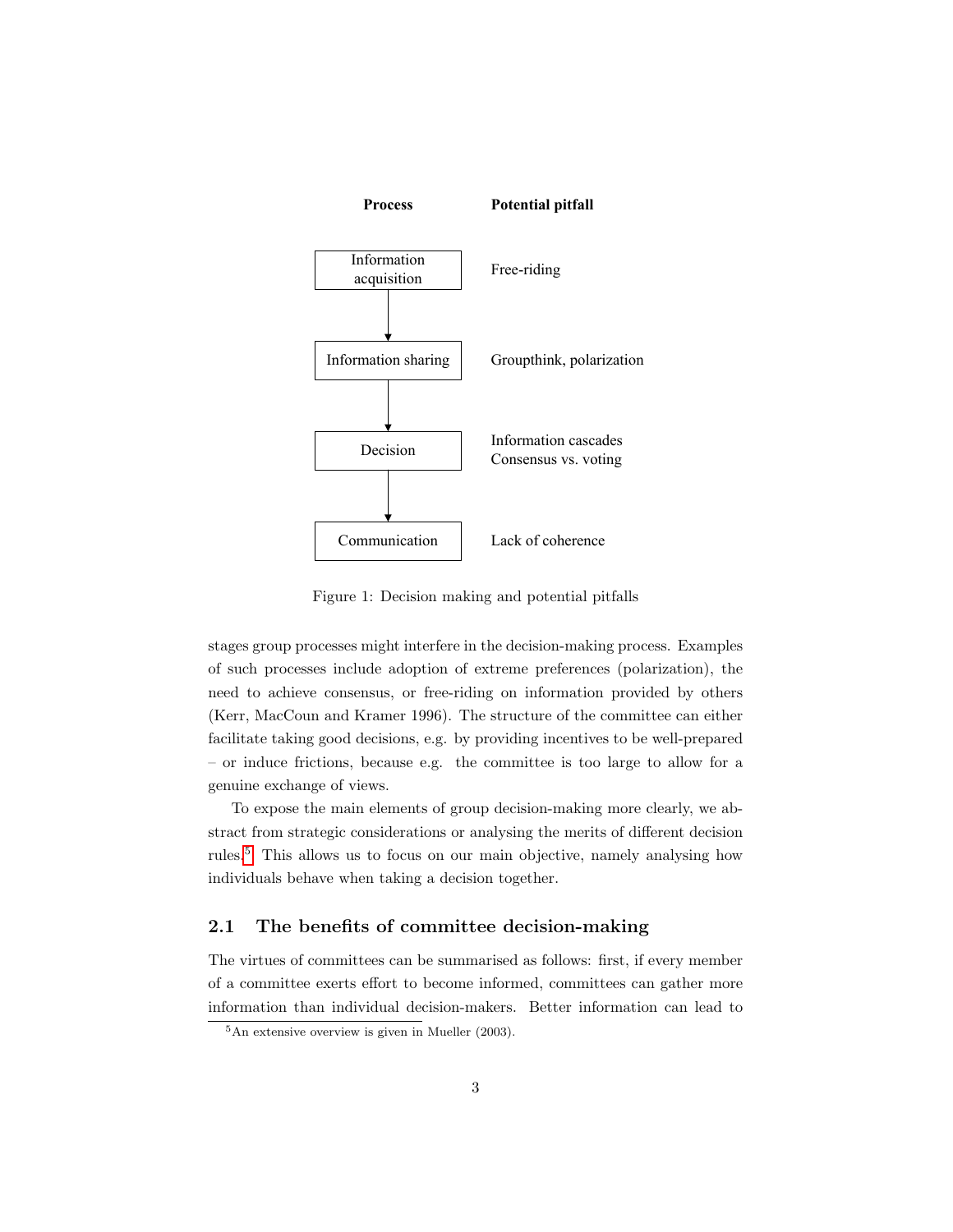better decisions. Second, even if all committee members have identical information, they need not reach the same (individual) conclusion. This is because committee members typically have different skills, different backgrounds and preferences, different abilities to process data and to extract useful information. Third, if information may contain errors, a committee can pool signals and reduce uncertainty. Fourth, committees provide an 'insurance' against extreme preferences.

Information gathering Committee members can possess different information sets. Central bankers might e.g. have links to key sectors in the business community (Goodfriend 2005) or to international fora, from which they gain private information. This holds in particular if banks have regional branches. Also, within a central bank, committee members might have different functions, e.g. one being in charge of (domestic) research, one in charge of financial supervision etc. Group discussion enables participants to share information, such that the committee as a whole can access a larger pool of information than any one person acting alone (Shaw 1981).

Information processing Individuals differ in terms of their ability to process information. Homo economicus is an efficient calculating machine, homo sapiens is not (Blinder 2006). Diverse groups can outperform individuals or homogeneous groups in solving problems (Hong and Page 2004).<sup>[6](#page-7-0)</sup> Surowiecki (2004) provides an example of a weight-judging competition, where members of a crowd placed wagers on the weight of an ox. The average guess of 787 contestants was 1,197 pounds. Impossible as such a guess might seem, the crowd was essentially correct: the actual weight of the ox was 1,198 pounds. Blinder and Morgan (2005) and Lombardelli et al. (2002) show that groups outperform individuals in an experiment designed to mimic monetary policy when the state of the economy is uncertain.

Applied to monetary committees, variations in information-processing skills can result, for example, from employing different economic models to evaluate the state of the economy, or from different methods for making forecasts (Gerlach-Kristen 2006). Pooling knowledge leads to better forecasts and potentially better decisions.

<span id="page-7-0"></span> $6$ Odean (1998) cautions on the value of 'expert knowledge' when experts are individuals. He reports that physicians, nurses, lawyers, engineers, entrepreneurs, and investment bankers typically overestimate their own knowledge. However, the *average* prediction of experts – i.e. if their knowledge is pooled together – is likely to be correct (Surowiecki 2004).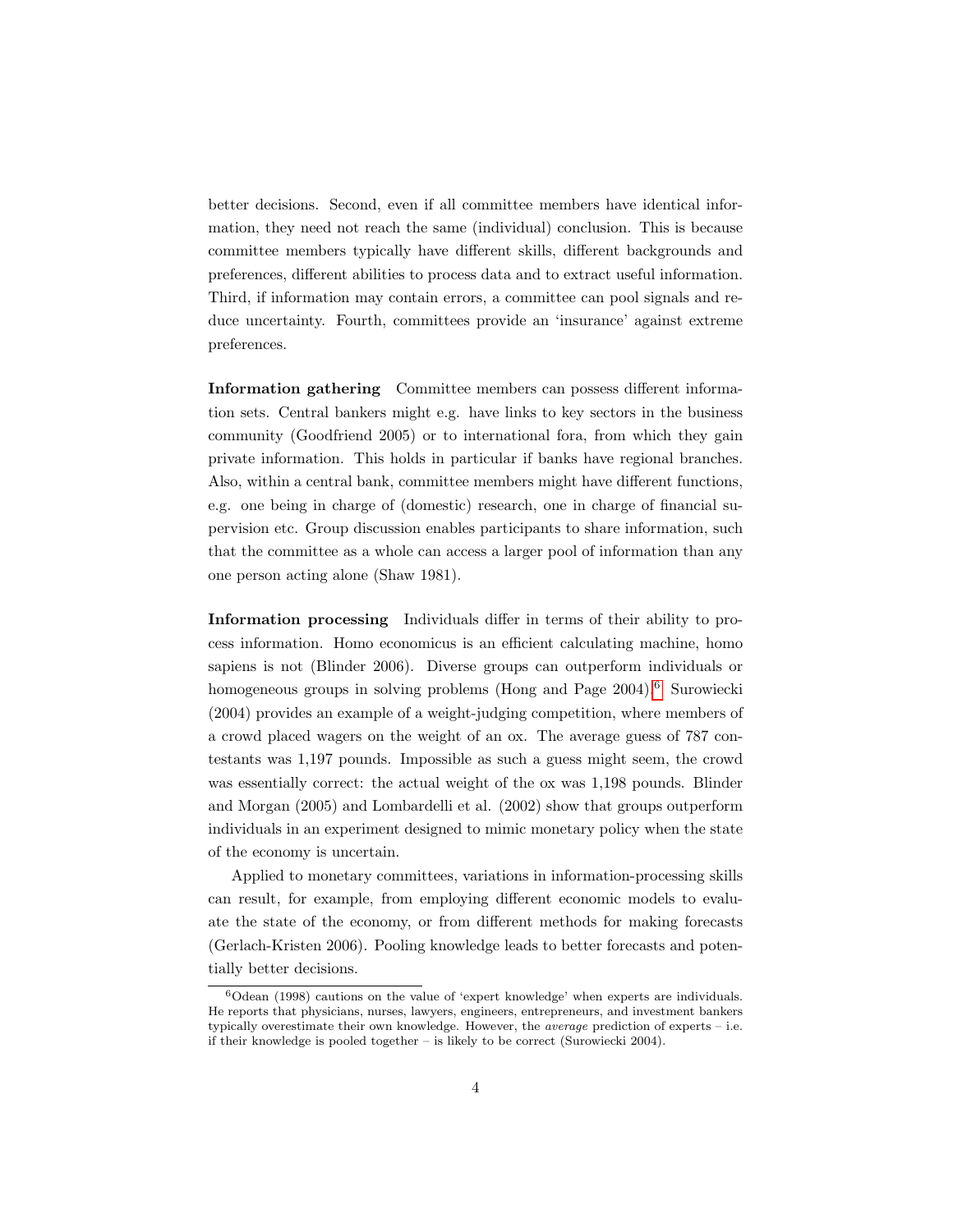Removing noise from signals Consider the following stylised setting (Sibert  $2006$ : A committee of *n* members has to take a binary decision. Prior to the meeting, every committee members receives a private signal about which alternative is best. Suppose that by assumption the private signals are uncorrelated, informative, but 'noisy' – i.e. although the signals are on average more likely to be correct than incorrect, there is a certain probability that the signal is wrong. Assuming that all members vote according to the signal they receive, and that decisions are taken by simple majority, the probability that the correct alternative is chosen goes to one, as the committee size increases. This result is the famous Condorcet jury theorem (1785): If decisions are taken by majority, the committee is more likely to pick the best option than any of its members (i.e. a committee is more than just the sum of its parts). Lastly, in an experimental study, Kocher and Sutter (2005) show that groups are not smarter decision makers *per se*, but that they learn faster than individuals.

Insurance Much as a careful investor would not put all his eggs in one basket, having policy set by a group rather than by a single central banker keeps policy from going to extremes (Waller 2000). Hence, committees can provide an 'insurance' against strong individual preferences. Also, letting a committee decide – as opposed to having a single monetary decision maker – provides a certain 'protection' for the Governor (and all other committee members), who otherwise might be subject to substantial personal pressure (Goodhart 2000). This 'protection' helps to promote independence and facilitates frank discussion of opinions.

Implications An important implication of the first two elements is that to reap the full benefits of committee decision-making, its members should be heterogeneous. An optimal committee consists of people that share information to jointly maximise the information available to the group.

Some qualifications apply: first, information gathering and information processing is assumed to be costless (and effortless). Hence, the optimal committee would be infinitively large. As we show below, once we allow for costs associated with information gathering, there is likely to be an 'upper limit' for the optimal committee size.

Second, the insurance argument assumes that individual preferences are stable, and that group membership does not introduce biases in judgment. This, however, is not the reality. The next section shows that there are powerful rea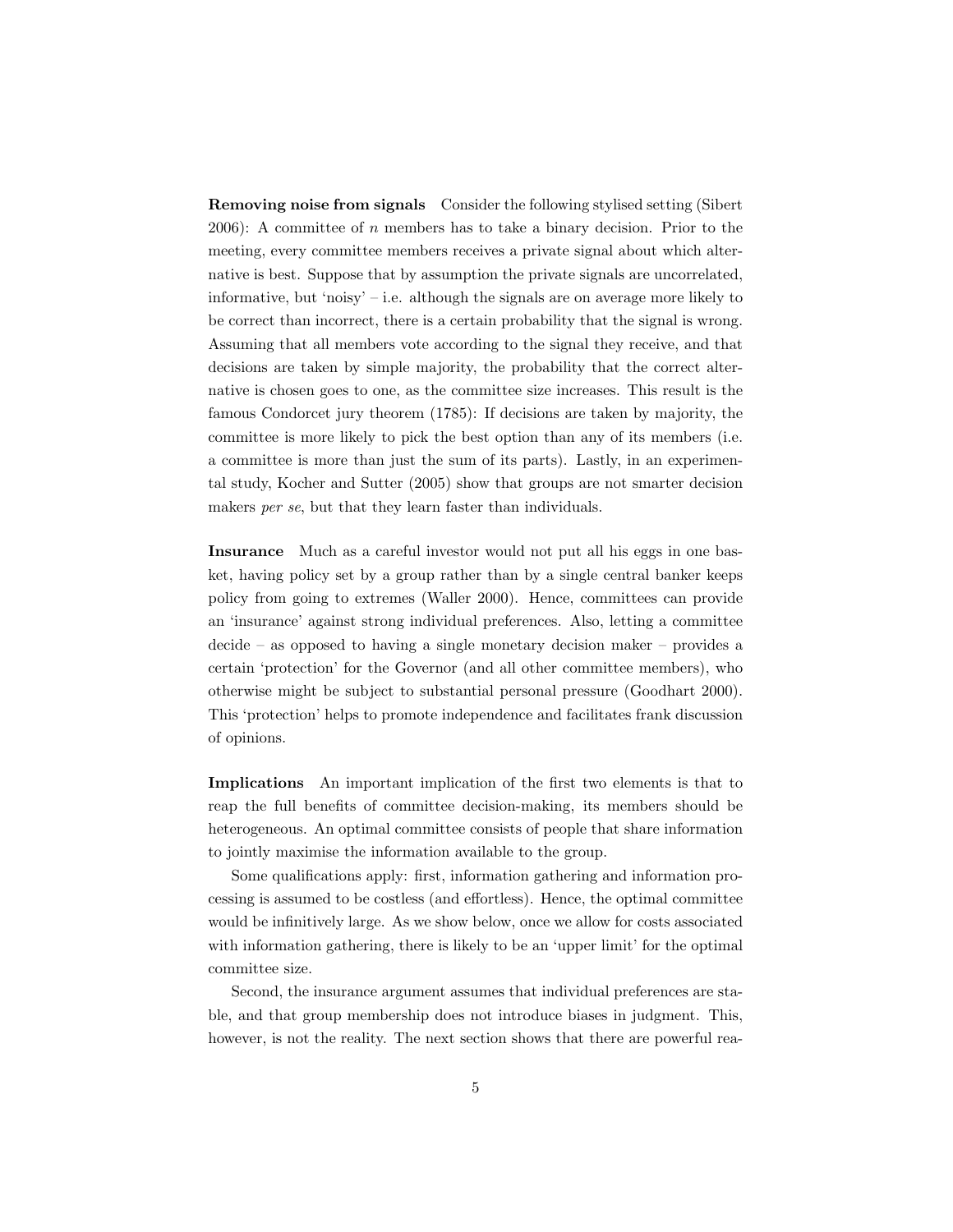sons to believe that committee membership may affect individual preferences or judgment.

#### 2.2 The costs of committee decision-making

#### 1 Large committees do not work

Output of real world committees is not always as good as one might expect, given the capabilities of the individuals who comprise them. This holds in particular for large committees. The key difference between individual and group decision making is the exchange of information. However, information exchange in group decision making is often done poorly (Stasser 1992). For instance, when information acquisition is costly, group members have incentives to free-ride. An appropriate committee structure, however, may alleviate these issues.

Free-riding Free-riding or shirking refers to behaviour where individuals do not exert their full effort in contributing to the group's performance. Shirking can most easily be measured in simple additive tasks, such as pulling a rope.[7](#page-9-0) Assuming that there are no co-ordination problems and that individuals' effort does not depend on the size of the group, group output should rise linearly as additional group members are added. However, if individuals tend to shirk when they are part of a group (and more so the larger the group), then group performance will be a concave function of the number of members. A vast number of studies have found evidence for shirking across a range of additive tasks such as clapping and shouting (Sibert 2006).

In a committee context, shirking exists because revealed information becomes a public good. Suppose the correct decision depends on the (unobservable) state of the economy. A member observes a signal if he expends effort (the signal is a random draw from a normal distribution with known variance). There is no conflict over objectives, but information is a public good, which is costly to obtain (such 'costs' can include reading briefing material distributed prior to the meeting). Hence, each member would prefer to become informed rather than have the committee be completely uninformed; however, each member's most preferred option is for the other members to expend effort becoming

<span id="page-9-0"></span><sup>7</sup>An additive task is one wherein the group's performance is the sum of individual performances. A disjunctive task is one wherein the committee's performance depends on its most competent member (e.g. problem-solving).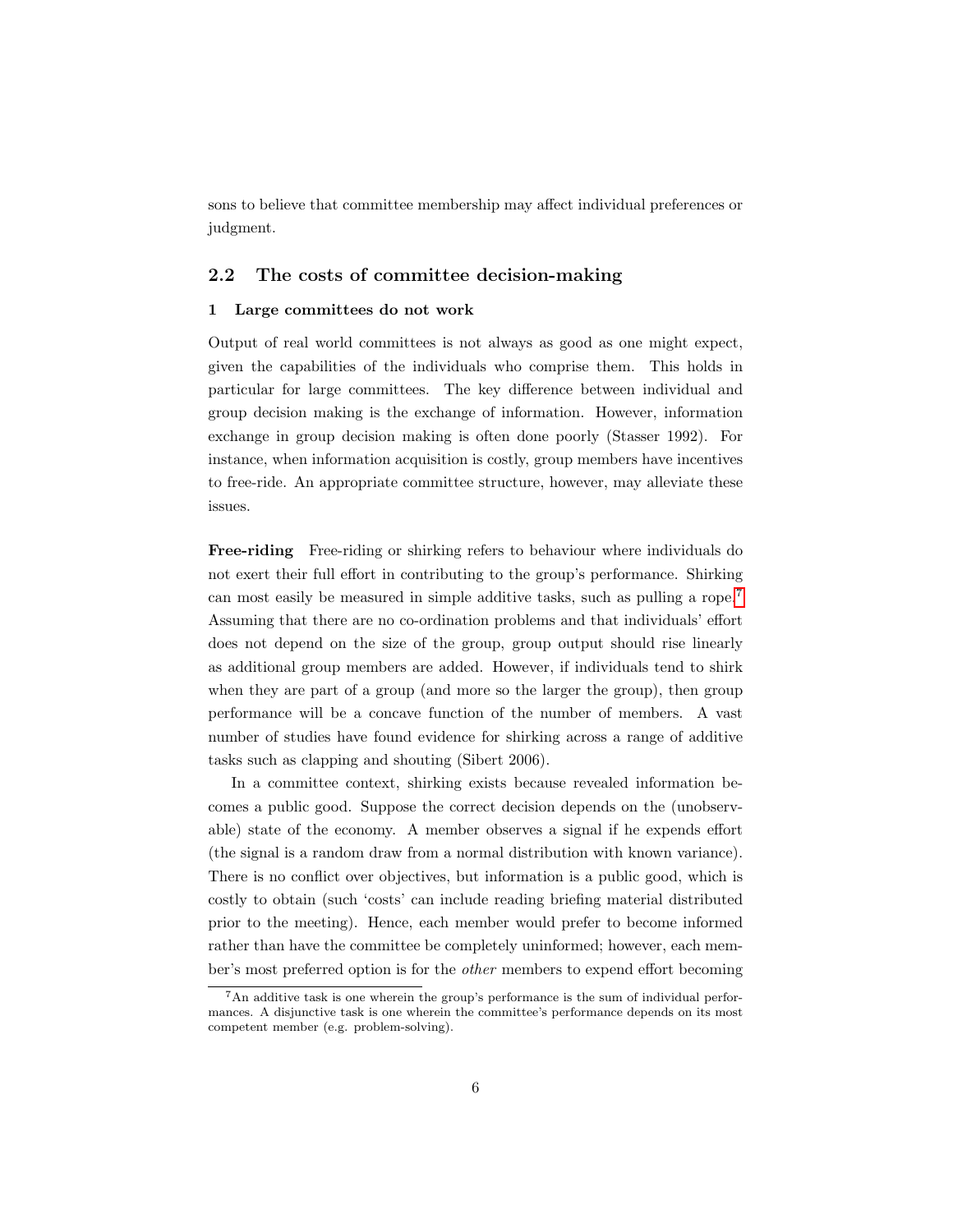

<span id="page-10-0"></span>Figure 2: Optimal committee size

informed, while he free rides (Sibert 2005).

Shirking becomes more important as committee size increases: the larger the group, the less noticeable it is if one member does not sufficiently participate in the decision-making or if he is poorly informed. Hence, if the size of the committee increases, the (marginal) costs arising from shirking increase. At the same time, the additional benefits from more people being able to process information are getting smaller, the larger the committee (see graph [2\)](#page-10-0).

There are two ways of dealing with shirking.

- Limiting the size of the committee.
- Creating incentives to discourage shirking.

Shirking is reduced when individual contributions can be identified and evaluated. For instance, relay team swimmers swim laps faster when individual times were made public, but slower when they were not (Williams, Nida, Baca and Latan´e 1989). Similar results are found for brainstorming tasks (Harkins and Jackson 1985). Croson and Marks (1998) experimentally examine how information affects behaviour. All group members can contribute towards a public good, but participants receive varying amounts of information about contributions made by others (the public good can be compared to information in a committee context). Revealing anonymous information about other contributions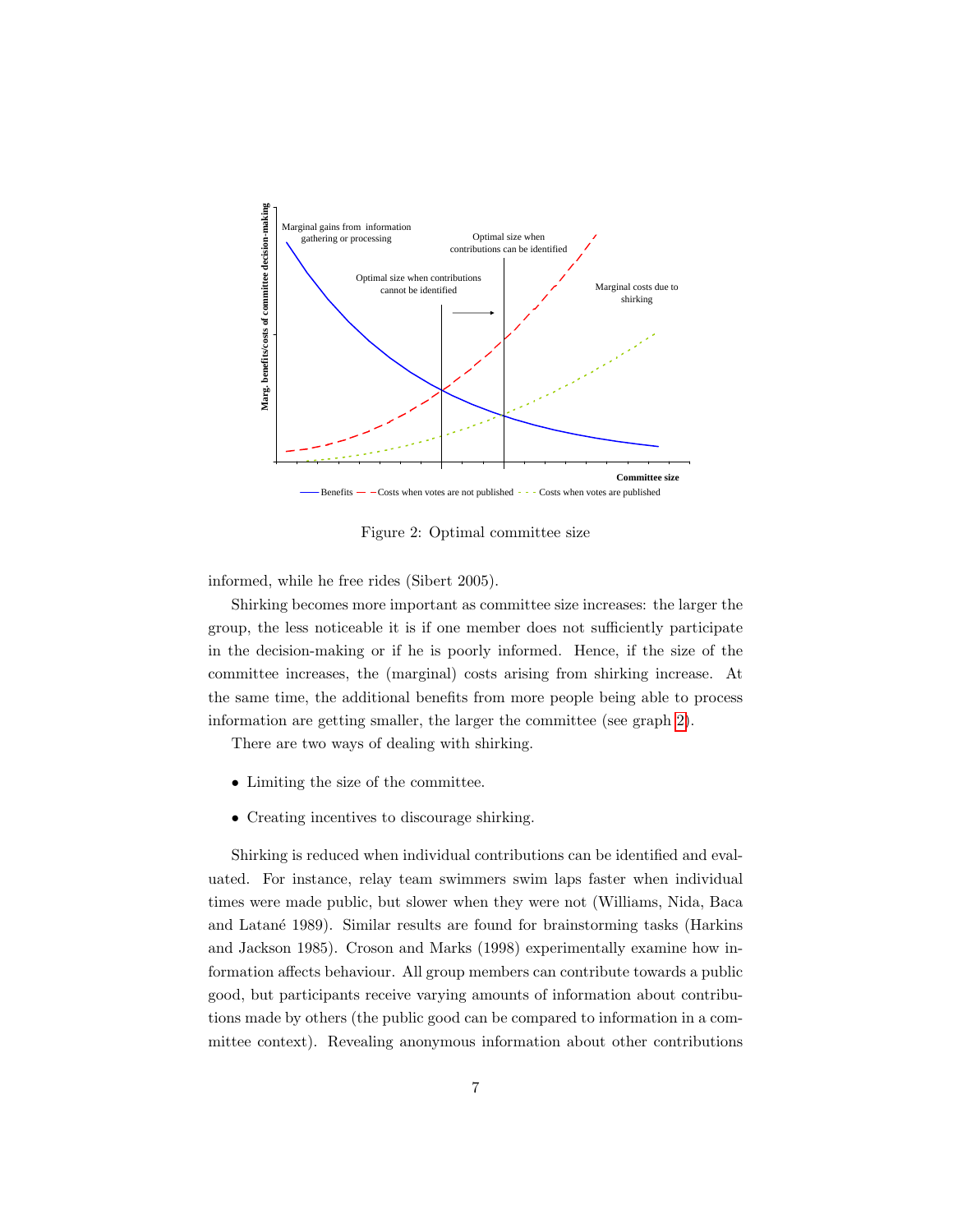leads to a significant decrease in contributions. When individual contributions are clearly identifiable, average contributions increase.[8](#page-11-0)

Applied to the central banking context, an institutional device to discourage free-riding is the publication of the discussion in the form of minutes. An alternative possibility could be that prior to the meeting, each committee member privately notes his preferences and the main arguments for the upcoming decision. This forces individuals to become informed. Again this information could be published in the minutes.

Inertia A common criticism of committee decision-making focuses on the difficulties to reach a decision:

'Had Newton served on more faculty committees at Cambridge, his first law of motion might have read: A decision-making body at rest or in motion tends to stay at rest or in motion in the same direction unless acted upon by an outside force' (Blinder 1998).

Riboni and Ruge-Murcia (2006) formalise this notion. They show that if the status quo is the 'default option' in situations where the committee cannot agree, monetary policy tends to be too inertial. However, these authors require a number of strong assumptions to generate inertia, such as that the committee is not able to take a majority decision (there is an even number of committee members). In practice, many central banks (such as the ECB) have provisions that in the event of a tie, the Governor's vote counts double. Also experimental evidence indicates that groups are not more inertial than individuals (Blinder and Morgan, 2005).

An important factor contributing to inertia is if committees are not 'internally transparent'. By this we mean that not every committee member is forced to reveal his position (i.e. whether he votes A or B). Such ambiguities can result in consensus-oriented committees. Also voting committees need only to convince fewer members to change policy (at the margin '50 +  $\epsilon$ ' percent is sufficient), whereas consensus-oriented committees need to convince more than 50 percent of the group members. Simulations show that building consensus can delay the decision making (Gerlach-Kristen 2005). We return to this issue when we discuss consensus versus voting in committees.

<span id="page-11-0"></span><sup>8</sup>A study that comes relatively close to monetary policy analysis is Henningsen, Cruz, Miller (2000): 189 persons worked either alone or in 4-person or 8-person groups. Each participant was asked to read information for the purpose of making a future individual or group decision. Individuals who anticipated working alone recalled more of what they had read.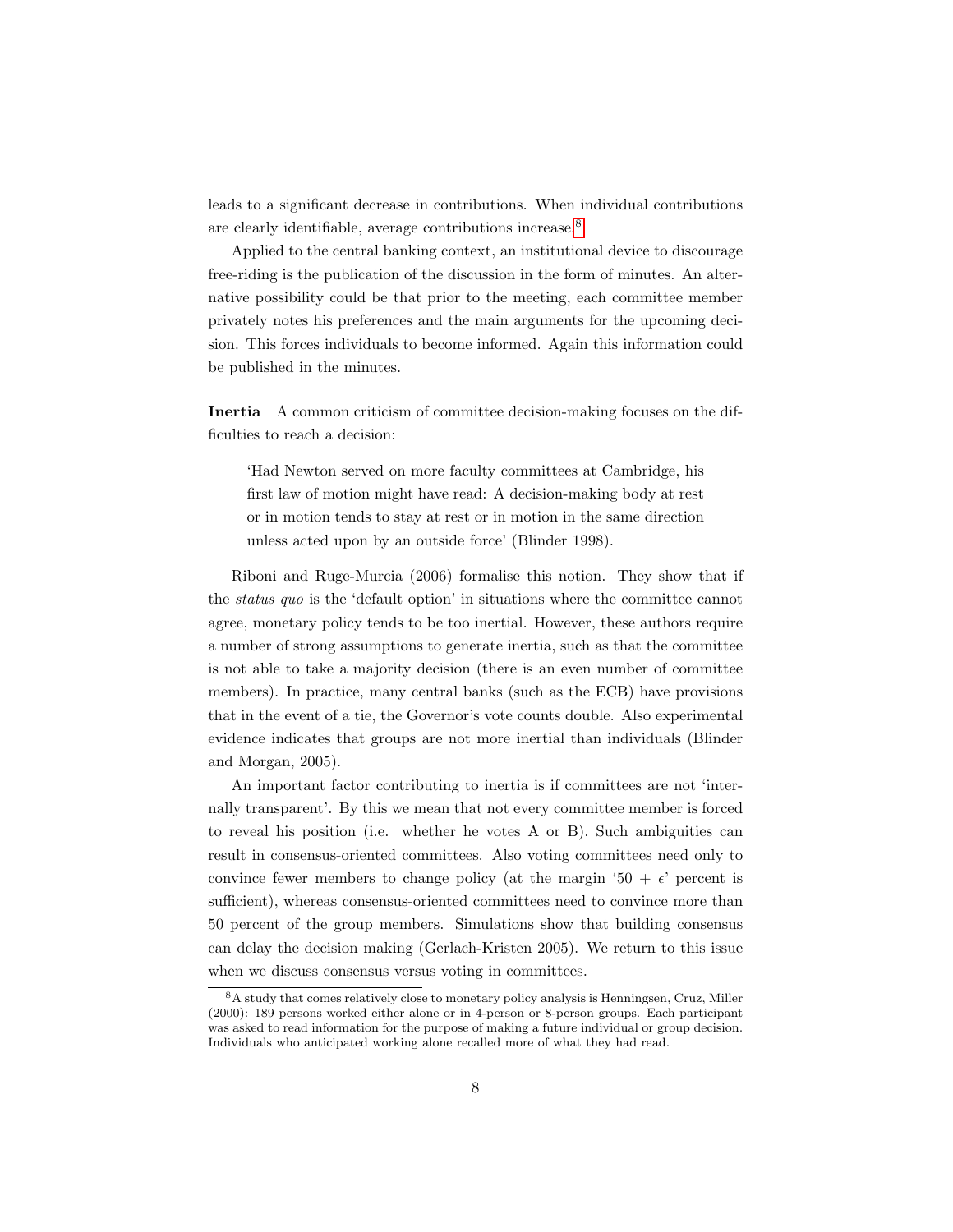Optimal committee size As the optimal committee size depends on behavioural considerations, purely theoretical studies (e.g. Fujiki, 2005) cannot provide a definite answer. The experimental literature does give some guidance: Slater (1958) had 24 groups of 2-7 male undergrads who were given analytical problems to discuss. He asked the group members whether their group was too large or too small. Groups of five did best.

Oakley et al. (2004) find that with only two people on a team, there may not be a sufficient variety of ideas, skills, and approaches to problem solving for the full benefits of group work to be realized. Also, conflict resolution can be problematic in a pair: whether right or wrong, the dominant partner will win most arguments. On the other hand, if a team has more than five members, at least one is likely to be relatively passive. As monetary policy is a relatively complex, disjunctive task, the benefits from having a large committee might be very important. Hence, the optimal committee size might be moderately larger than these studies suggest. Sibert (2006) concludes that monetary policy committees should probably have at least five members, but they should not be much larger. Beyond seven to nine members, the participation of members decrease and members become less satisfied, and groups of over twelve people find mutual interaction difficult.[9](#page-12-0)

'Hub-and-spoke' committees and rotation The monetary policymaking bodies of the central banks representing the two largest currency areas in the world – the U.S. Federal Reserve and the European Central Bank – have clearly more than [10](#page-12-1) members.<sup>10</sup> They are also set up in 'hubs' (i.e. the FED Board in Washington and the ECB in Frankfurt) and 'spokes' (the regional FEDs or the national central banks of the euro area members countries).

• The Federal Open Market Committee (FOMC) comprises the seven Board members and the President of the Federal Reserve Bank of New York. Of the other eleven regional FED Presidents only four have the right to vote.

<span id="page-12-0"></span><sup>&</sup>lt;sup>9</sup>As an aside, the literature on microbanking also suggests that small group sizes (3-10 people) work best, e.g. because small groups can monitor each others' effort better (Morduch 1999).

<span id="page-12-1"></span> $10$ In their defense, it has been noted that for a large currency area, the committee might benefit from regional representation: 'If an economy is complex... then it might be useful to have the views of the key sectors represented on the policy committee' (Goodfriend 2005). From a practical perspective, improvements in data collection and better economic statistics may reduce the need for regional or sectoral representation. For the euro area national representation might also be an important issue, e.g. because it may facilitate communication (Wellink et al., 2002).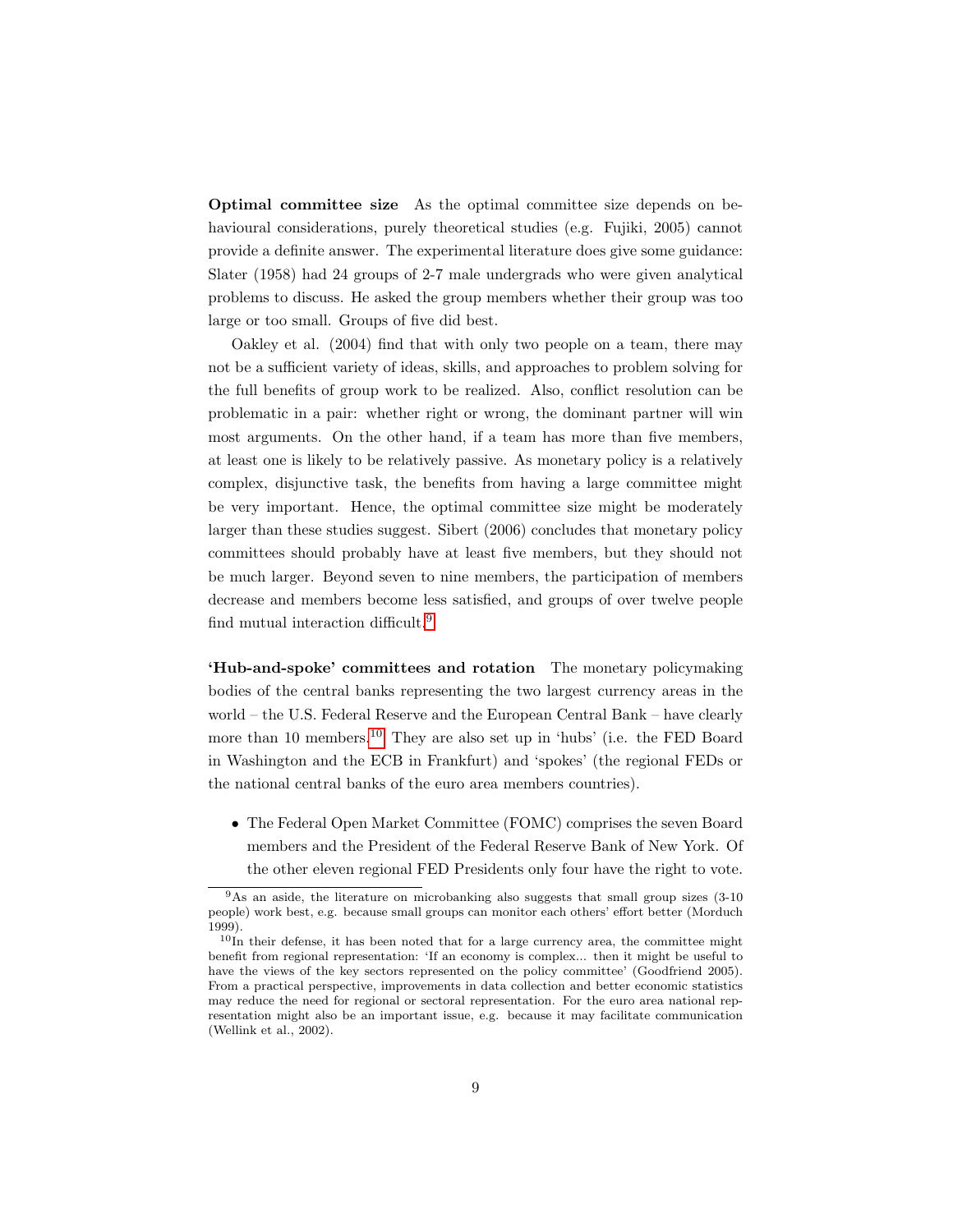• The ECB Governing Council consists of five ECB Board members, plus all euro area National Central Bank Governors (currently 12).

Both central banks have adopted a rotation system to limit the number of voting members – i.e. the right to vote rotates following a pre-determined sequence.[11](#page-13-0) An implicit understanding of this system is that non-voting members hardly ever participate in the discussion.

In principle, rotation is a useful device to increase the amount of information without compromising on the group size. Note, however, that a potential danger of such a system is that if committee members interests' are not fully aligned, voting members might exploit the non-voting members. Bosman et al. (2004) show that committee members might be trapped in a 'prisonner's dilemma', i.e. everyone votes for options that maximize his or her own advantage. Such individualistic voting behavior can result in the committee taking worse decisions than if every member had just voted for the option that maximises the group's benefit.

#### 2 Instability of preferences and groupthink

An important assumption underlying committee benefits is that membership in a group does not change members' prior beliefs or preferences. Economists typically downplay the influence of others on our preferences, and emphasize people's autonomy. In contrast, sociologists and social-network theorists describe people as embedded in particular social contexts. Influence from others is inescapable. The more influence members of a group exert on each other, the more likely it is that group members' preferences align (Surowiecki 2004). Research in social and cognitive psychology has devoted considerable effort to showing that human judgment is imperfect (Kerr et al. 1996).

Are committees any less – or more – subject to judgmental biases than individual decision-makers? Several hundred studies demonstrate that belonging to a committee polarizes its members. For example, groups are more likely to support failing projects (Whyte 1993). This could imply that monetary policy set by a committee is overly biased against inflationary pressures, or less likely to correct past mistakes (note that in this case the failure to correct past mistakes is not due to inertia, but to biased, polarised views).

<span id="page-13-0"></span><sup>&</sup>lt;sup>11</sup>The ECB rotation scheme will become effective once new member countries beyond the current 12 introduce the euro. Details are given in European Central Bank (2003).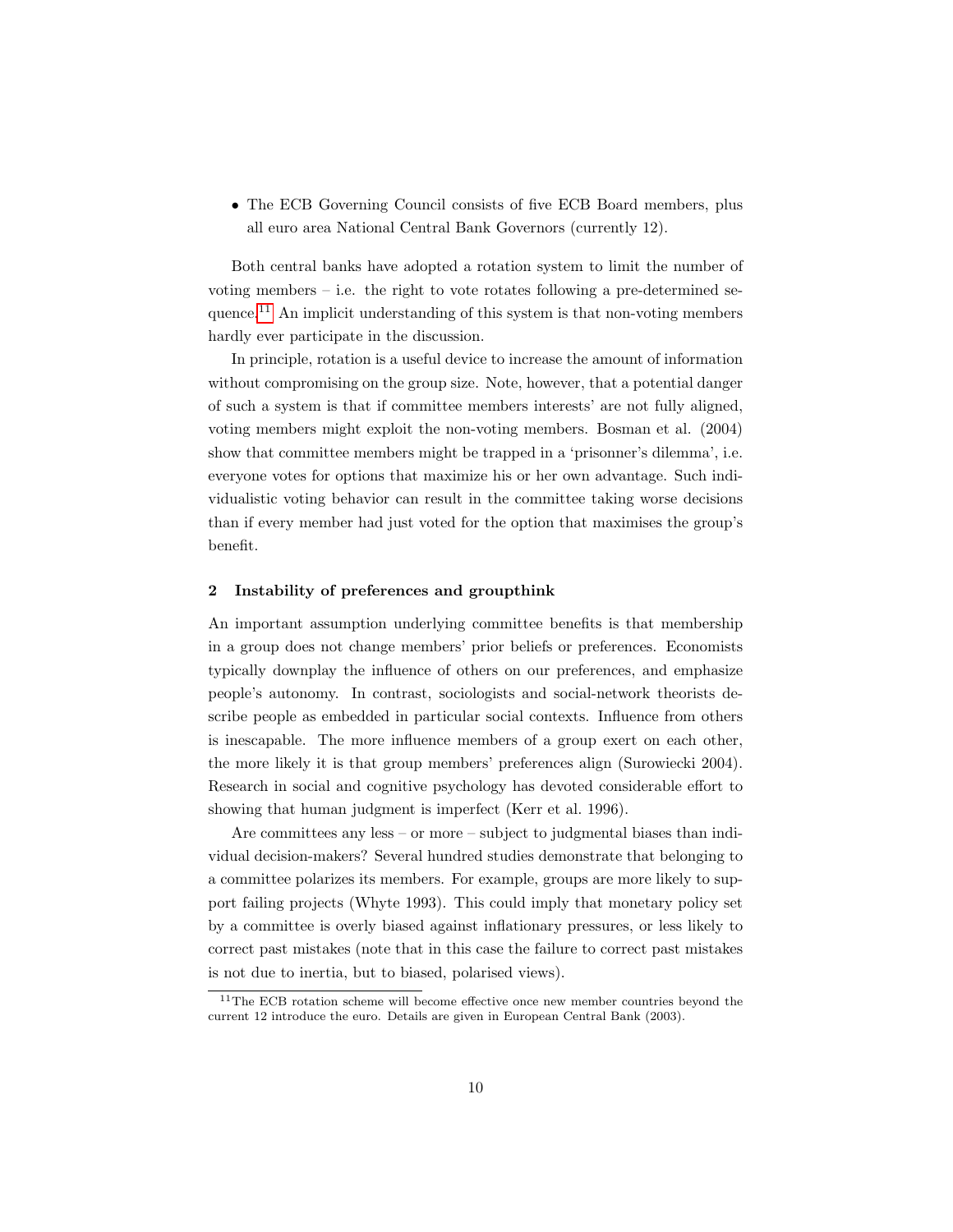A particularly harmful form of group polarization occurs when committee members stop paying sufficient attention to alternatives, because they are striving for consensus. This is also called groupthink (Janis 1973). The following factors have been identified as leading to groupthink (Sibert 2006):

- Insulation from outsiders;
- Lack of diversity in viewpoints;
- Leaders actively advocating solutions.

Key to avoiding groupthink is independence, i.e. to encourage committee members to think for themselves. Encouraging independence has two positive effects (Surowiecki 2004): first, it avoids errors in judgment becoming correlated.[12](#page-14-0) Second, independent committee members are more likely to gather new, additional information or interpret existing information differently. This might lead them to question the group consensus and thus, ultimately, limit groupthink (Morck 2004).

An institutional arrangement to avoid groupthink is to appoint committee members with different personal backgrounds. Clearly, members of a monetary committee should have some knowledge about what monetary policy can achieve. However, a committee consisting of only economists (possibly with degrees from a small handful of universities, which aligns their way of thinking even more) or only central bankers is more likely to exhibit groupthink than a more diverse group. Similarly, having external members on the committee – i.e. members not working at the central bank, like academics or business representatives – might help.

Note, however, two caveats: First, if group members are 'too independent', the monetary committee may run the danger of speaking with too many voices when communicating externally. The monetary committee should be individualistic enough to reap the benefits of diversity, yet collegial and disciplined enough to project a clear and transparent message. Second, while diversity is likely to have a positive impact on group processes, it may be detrimental for the conduct of monetary policy, if the composition of the group impedes the central

<span id="page-14-0"></span> $12$ Errors in individual judgment do not wreck the collective judgment, as long as these errors are not systematically correlated (i.e. all pointing in the same direction). Note, however, that the collective decision might be biased if the signals are correlated, e.g. because all committee members base their judgment on the same forecast. This underlines the importance of independent information gathering.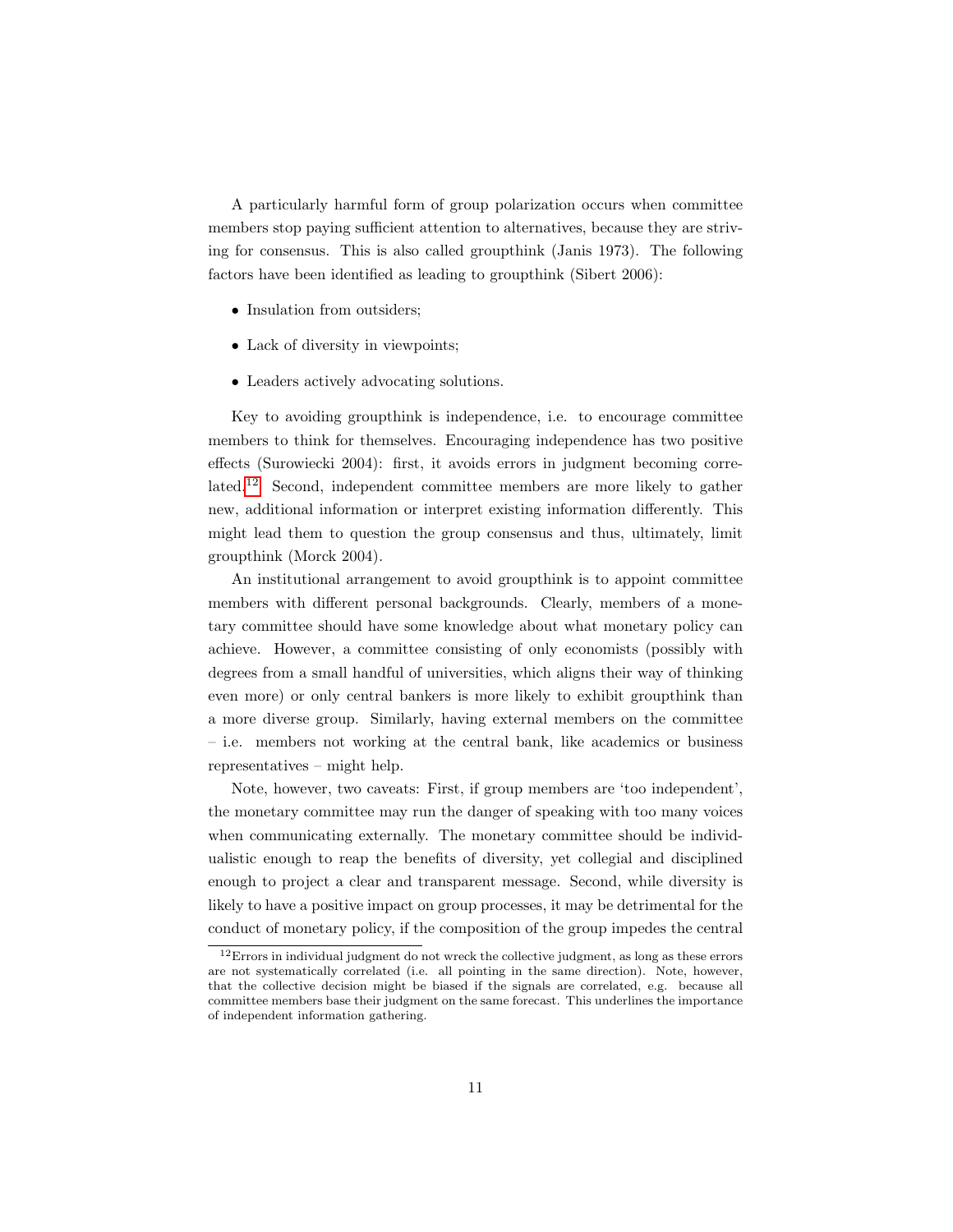bank's independence. Such a situation can occur when a monetary committee is dominated by government officials, who may care about their re-election. This bears the risk that despite the central bank being formally independent, its policy nevertheless reflects electoral constraints.

#### 3 How the meeting should be structured

Avoiding information cascades A different institutional device to counter groupthink is related to how meetings are structured. Assume a committee taking a binary decision (Bikhchandani, Hirshleifer and Welch 1992). Prior to the meeting, each member receives an independent signal. The chairman makes the first proposal. If the first person after the chairman has received a similar signal, he will support him. If not, he might flip a coin. The important issue is that if the second person chooses to support the proposal, the third person has strong incentives to agree to the proposal, too: even if he received a different signal prior to the meeting, having observed (on the basis of their voting behaviour) that the first two persons have both received the other signal, it is safer to assume that his own signal is wrong. Similar considerations hold, of course, for all other committee members.

In other words: the 'hurdles' to expressing a contrary view increase as more members have previously voiced identical opinions. Such a group process is called an 'information cascade'. In an experimental setup, Anderson and Holt (1997) show that wrong initial signals can start a chain of incorrect decisions that is not broken by correct signals received later. Repeated information cascades can lead to groupthink. Milgram (1974) shows that individuals may have an innate psychological predisposition to obey authority. If the chairman (or the person to speak first) is a very powerful or 'authoritarian' person, the tendency for conformity may be even higher. In another experiment Milgram et al. (1969) put a single person on a street corner and had him look up at an empty sky for sixty seconds. Of the passing pedestrians, only a tiny fraction stopped. When the psychologists put five skyward-looking men on the corner, four times as many people stopped to gaze at the empty sky. When the authors put fifteen men on the corner, 45 percent of all passers-by stopped. Applied to committee decisions, this experiment illustrates that it can be very difficult to withdraw from a consensus, once it has gained sufficient momentum (i.e. support from other group members).

The fundamental problem with information cascades is that choices are made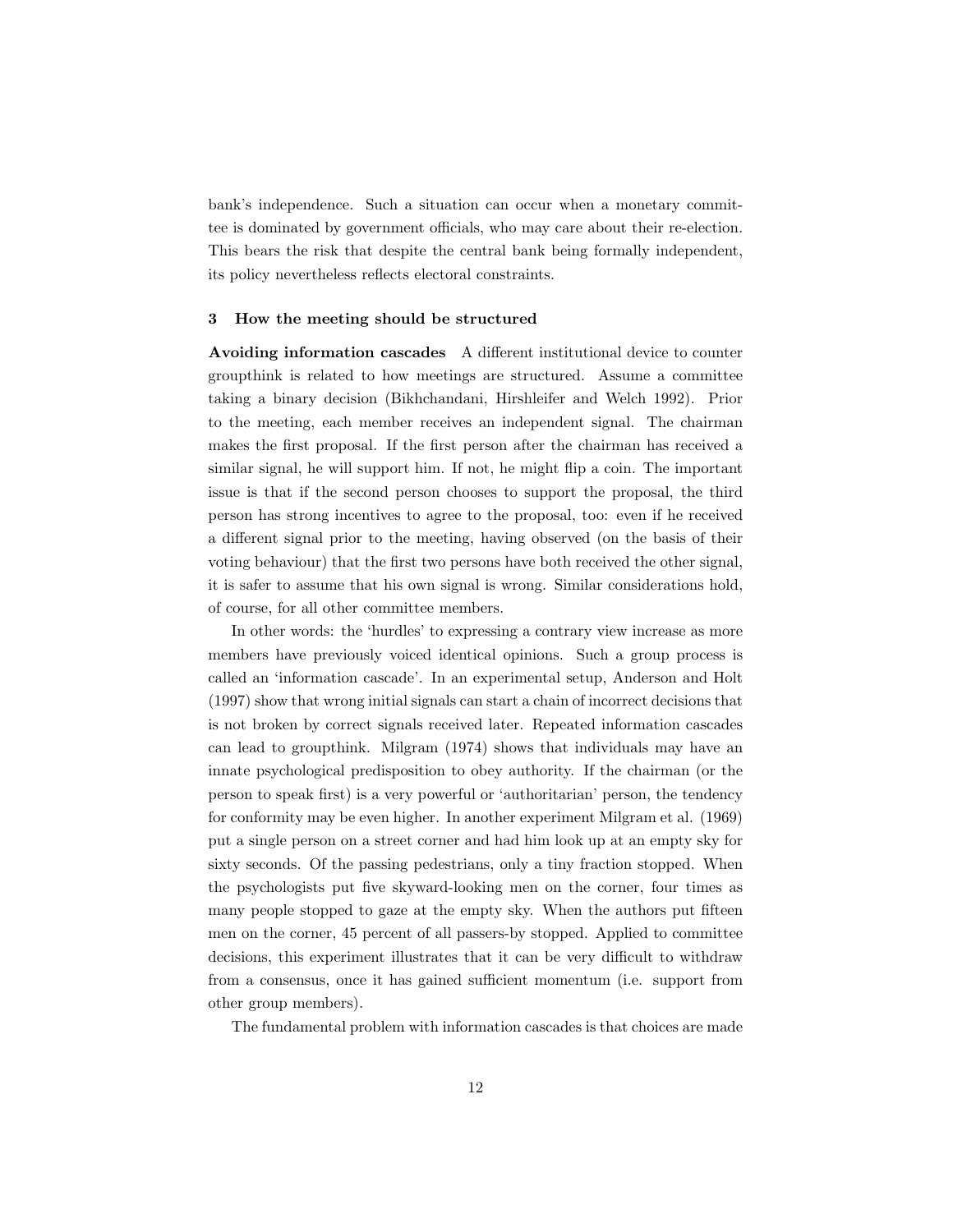sequentially, instead of all at once. There are two ways to avoid information cascades: first, to promote independent thinking among committee members. Independence can be promoted by not making the meeting structure too formal. For instance, it is preferable that not the same person always gets to open the discussion, or that the same person always makes the interest rate proposal. A device to implement this is not to have a fixed order for speakers. Alternatively, one might consider removing the sequential element of the decision-making by letting all people decide simultaneously. One way of doing this is to vote.

Consensus or voting? A long-standing debate among central bankers is whether a committee should use voting or operate consensus-based. A priori there is no reason to believe that either of the two options always delivers better results. Voting has the advantage that every group member has to reveal its preference. Also voting can act as a device to reduce free-riding, in particular if individual voting patterns are published. A similar arrangement can, however, be implemented in a consensus-oriented approach, when the contribution of individual committee members is identifiable.

Several disadvantages of voting have been mentioned. First, members on the losing side can become dissatisfied (particularly if they are regularly losing), or 'winning' members can become concerned with maintaining group harmony (Janis 1973). This could lead them not to vote sincerely. Second, if individual voting patterns are published, external pressure on committee members might increase.[13](#page-16-0) Lastly, group members might be concerned about appearing 'competent'. This might discourage asking questions challenging the conventional wisdom. This needs to be taken seriously, as e.g. the study of Schweiger et al. (1986) shows that 'dialectical inquiry' and playing the 'devil's advocate' can greatly improve the decision.<sup>[14](#page-16-1)</sup> Hence, it is important that the discussion is frank and open. This concern could be dealt with by publishing a detailed transcript of the discussion, but not mentioning names.

How well consensus-oriented committees perform depends on whether the committee is evidence-based or verdict-based (Surowiecki 2004): Evidence-based juries spend time to sift through the evidence and explicitly contemplate alterna-

<span id="page-16-0"></span><sup>&</sup>lt;sup>13</sup>This concern has been particularly emphasised in the European context, where National Central Bank Governors might be subject to political pressure in their home country (Issing 1999). Another concern about publication of votes is that market participants might use them to predict individual members' voting patterns.

<span id="page-16-1"></span> $14$ In their purest forms dialectial inquiry uses debates between diametric sets of recommendations and assumptions, whereas devil's advocacy relies on critiques of single sets of recommentations and assumptions (Schweiger, Sandberg and Ragan 1986).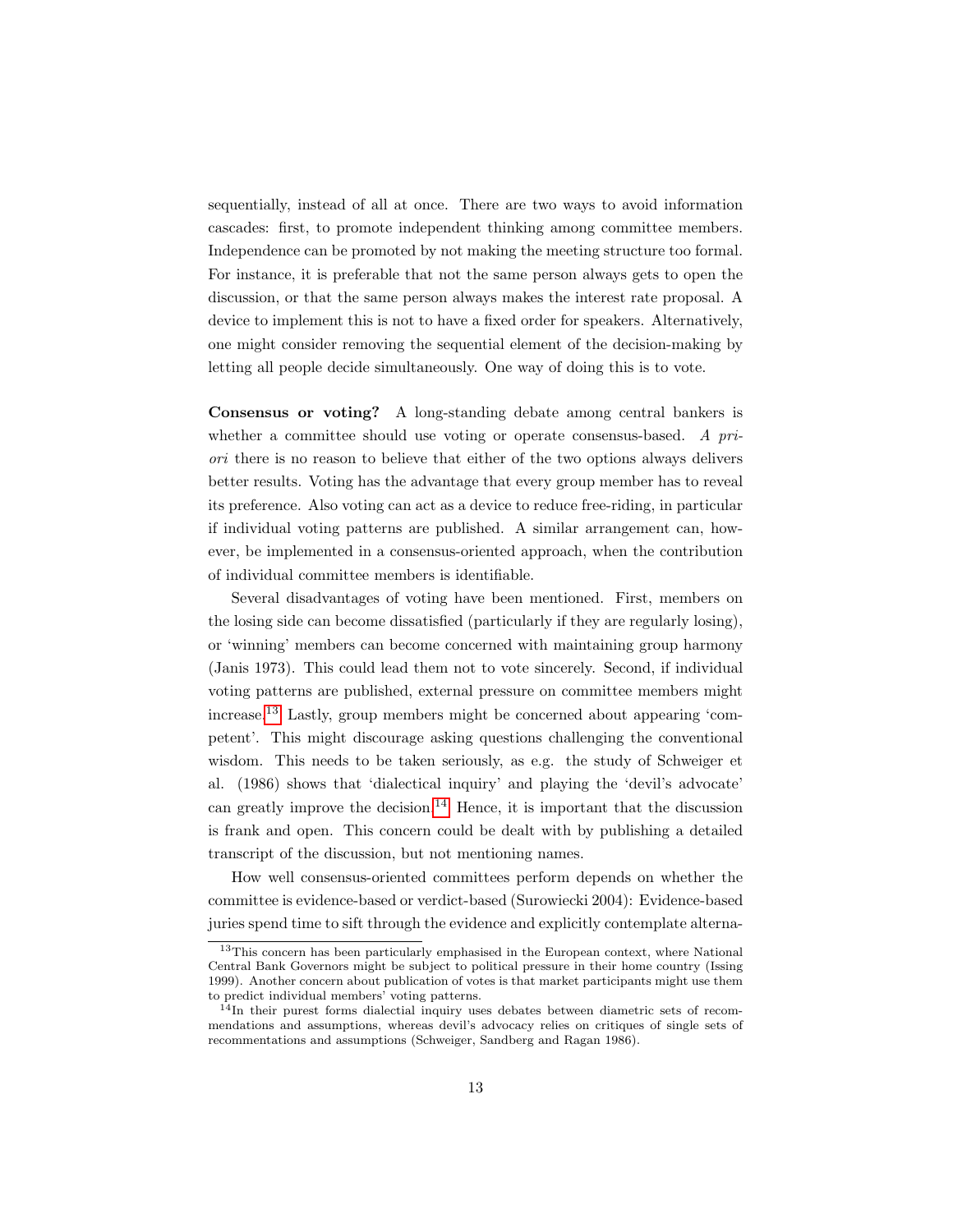tive explanations before they take a vote. Verdict-based juries see their mission as reaching a decision as quickly as possible by taking a vote before any discussion (and the debate concentrates on getting those who do not agree to agree). If evidence-based, the consensus-oriented approach may encourage members more to engage in a discussion than voting. Pressure to reach a consensus quickly, as in verdict-based juries, often leads to poor choices (Priem et al., 1995).

Lastly, Blinder (2006) highlights the danger that voting may pose difficulties for communication. Voting highlights differences in opinion, even if in practice they are relatively small. A consensus-oriented approach may make it easier when addressing the public: 'If the result is a cacophony rather than clarity, that may confuse rather than enlighten the markets and the public' (Blinder 2006).

#### 2.3 Implications for committee design

Committees can offer the classic benefit of diversification: a higher mean with a lower variance. To function properly, the committee should have an overarching framework, i.e. a clearly defined target and freedom to adjust its instruments in order to achieve that goal. But additional arrangements may be required to facilitate information sharing and aggregation, and avoid polarisation of group members.

Table [1](#page-18-0) summarises the main design implications of the preceding discussion. First, the body taking monetary decisions should be small enough to allow for an exchange of views. Second, encouraging group members to act and think independently is crucial to avoid polarization and groupthink. Having group members with different personal backgrounds – i.e. different nationalities or different professions – might help. Lastly, the literature offers no clear preference for voting or consensus – both can work well, provided that arrangements exist to identify and evaluate individual contributions to avoid shirking.

# <span id="page-17-0"></span>3 Monetary policy committees in practice

Before we review how real-life monetary committees operate, we should stress that committees organised very differently can nevertheless take good decisions. Each central bank operates differently, and different traditions may justify different setups. However, on the basis of the studies reviewed we would argue that the likelihood for committees to consistently take good decisions is higher if the setup of the committee follows the lines we outline below.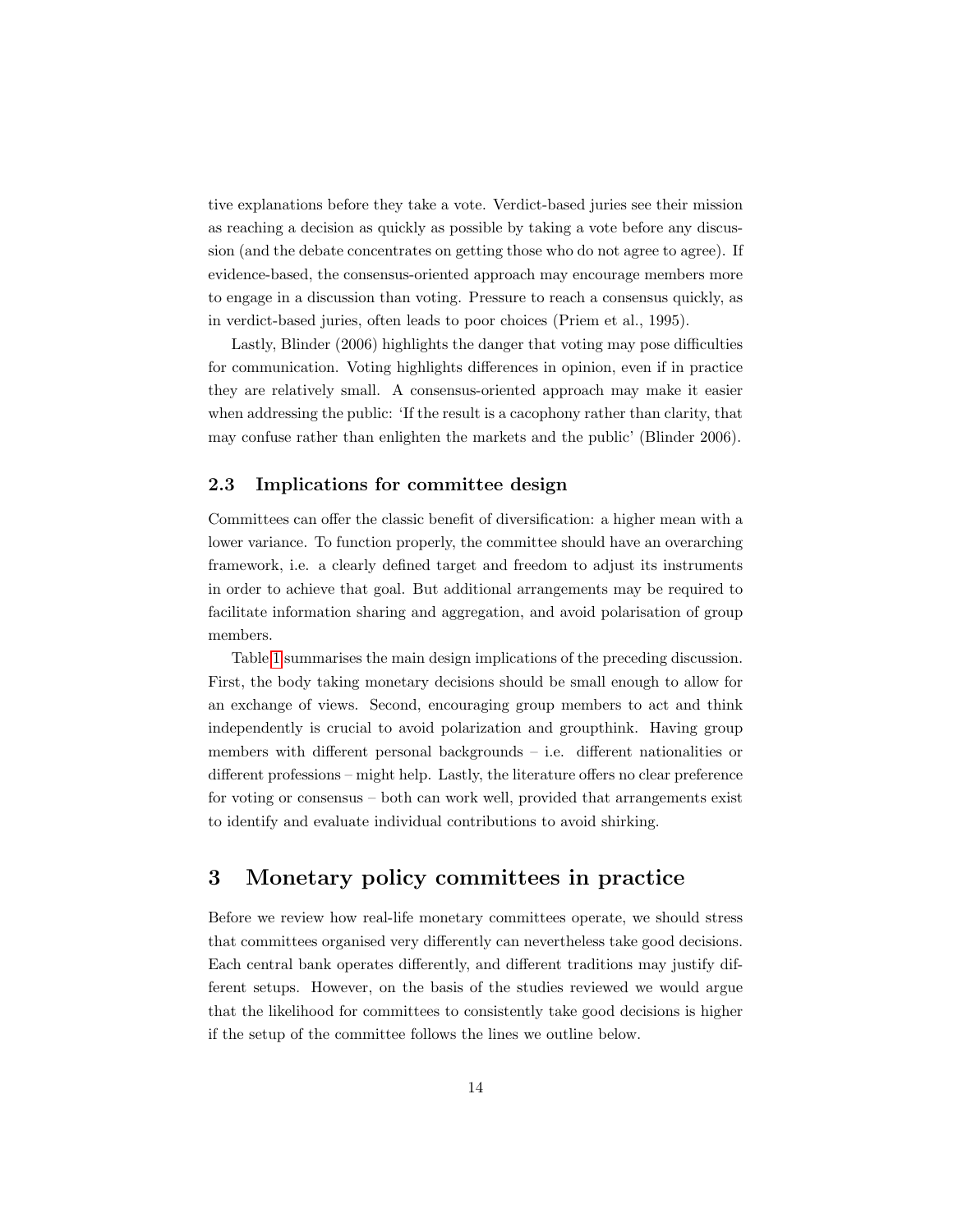Issue Criteria for good committees

Clear objectives and independence

- \* Clearly defined goal and efficient instruments;
- \* High score of central bank independence

Size of the monetary policy committee

- \* Not much larger than 5 members
- \* Rotation can lead to better information and limit the group size

Measures to avoid free-riding

\* Possibility to identify and evaluate individual contributions Polarization and groupthink

- \* Encouraging group members to think for themselves;
- \* Different personal backgrounds
- \* Having a mix of internal and external members
- \* No fixed speaking order to avoid information cascades

<span id="page-18-0"></span>Table 1: Criteria for 'good' committees

#### 3.1 Clear objectives and independence

Information about central banks' objectives and their degree of independence is published in Mahadeva and Sterne (2000) and Wyplosz et al. (2003).

The results from Mahadeva and Sterne (2000) indicate that of the 94 central banks in their sample, 77 can be classified as having instrument independence.[15](#page-18-1) 79 central banks take decisions in a committee. The most common committee size is between 5-10 members (see figure [3\)](#page-19-0). 43 committees reach a decision by consensus and 36 through formal voting (see figure [4\)](#page-19-1).

Regarding the clarity of objectives, 90 had monetary stability as a legal objective. About 95 percent of these central banks have operationalized this objective by translating it into a definition of price stability, an inflation target or a monitoring range – which is an improvement over 1990, when only 57 percent had an explicit nominal target or monitoring range.[16](#page-18-2)

### 3.2 The structure of the monetary policy meeting

For this section we looked at speeches from senior bank officials, information on central bank websites, and responses to a brief questionnaire we sent out to

<span id="page-18-1"></span> $15$ Their score ranges from 0 (no instrument independence) to 1 (full independence). 77 have a score of 0.66 or more, indicating that the central bank is the 'leading body' to set monetary policy. Note that the number of observations diffes between figure [3](#page-19-0) and figure [4,](#page-19-1) as not all central banks have committees or disclose their size.

<span id="page-18-2"></span> $16$ Note that in the 1990s, many central banks had explicit exchange rate targets or target ranges.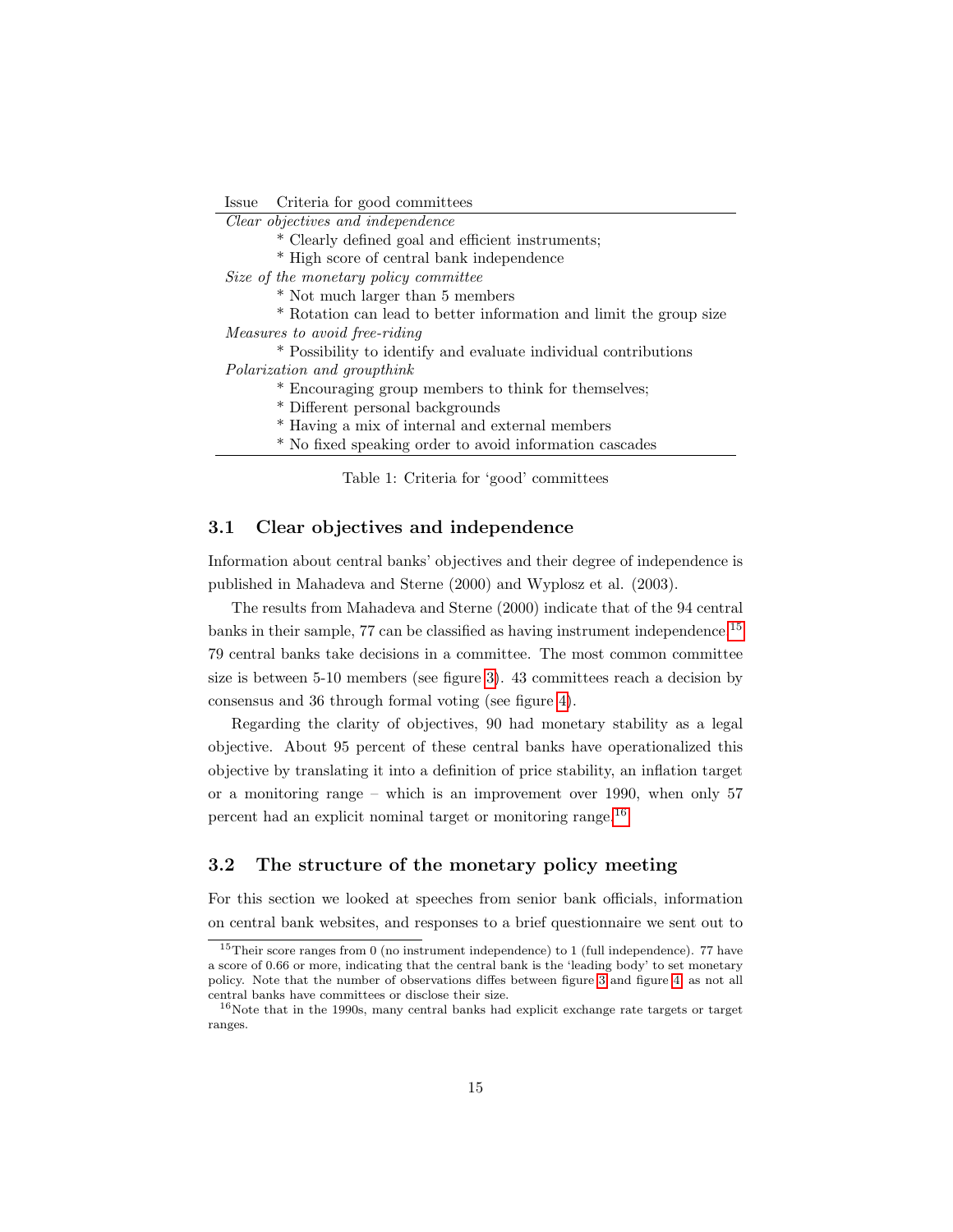

<span id="page-19-0"></span>Figure 3: Size of the monetary policy board



<span id="page-19-1"></span>Figure 4: Monetary policy decision procedures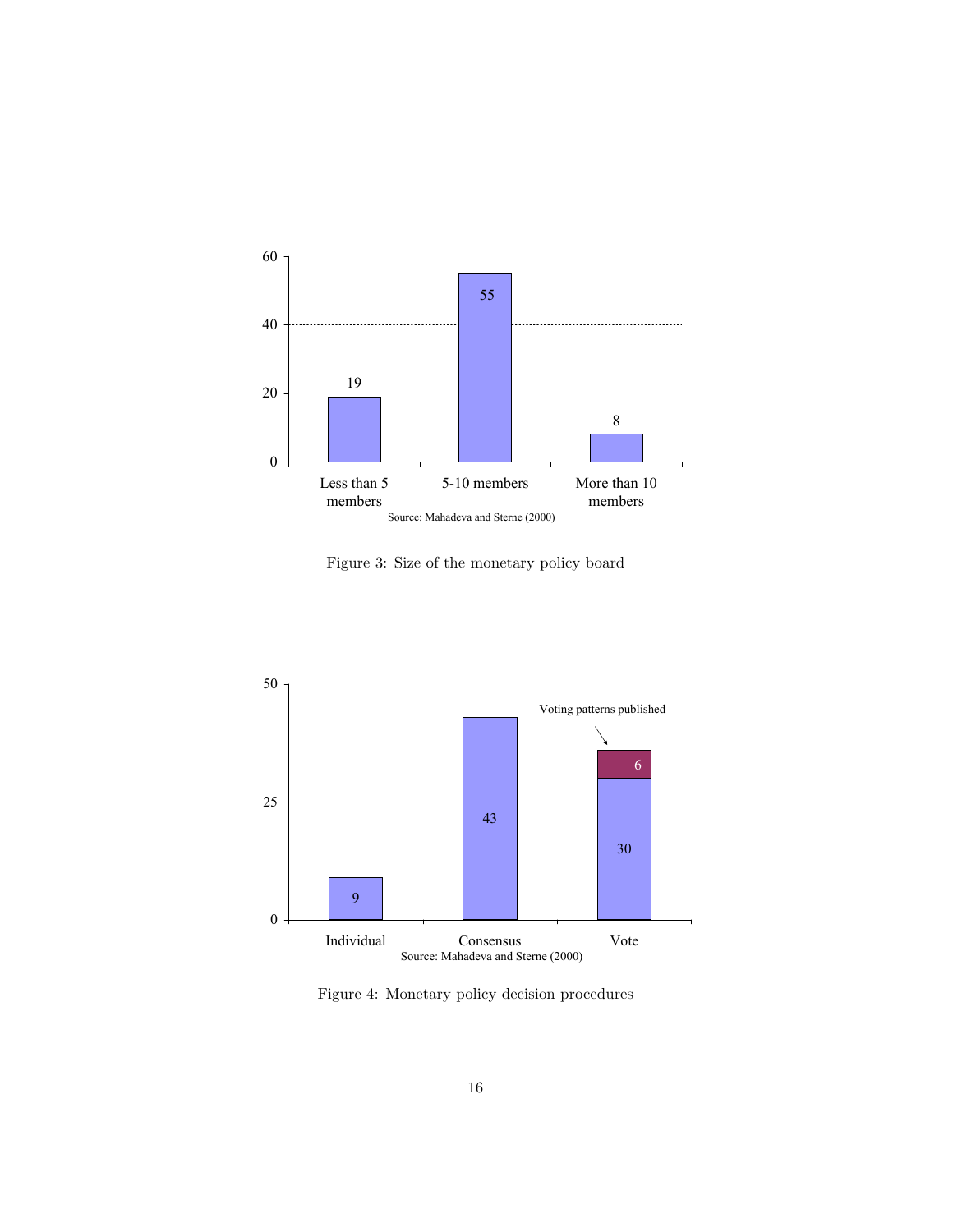central banks to find out how their committee meetings are structured. Table [2](#page-21-0) lists key elements of monetary policy committees of selected central banks in 2006. We report the following:

- Clear objective and central bank independence (column 1 and 2) to assess whether the committee has a clear task and instrument independence to achieve its goals. The score for central bank independence ranks from 0 (not independent) to 1 (fully independent). $^{17}$  $^{17}$  $^{17}$
- The size of the monetary policy committee (column 3). This allows checking whether the committee is too big. Where available column 3 reports the number of external and internal members in brackets (external members are not working for central banks, internal members are central bankers). Together with the information about personal backgrounds of committee members given in column 4, this serves as an indication of the diversity of the committee.
- Column 5 reports whether decisions are taken by consensus (C) or voting (V); column 6 shows whether (individual) votes are published. This information is a proxy for the degree to which individual contributions can be identified and evaluated  $-$  i.e. for the degree to which the committee setup discourages shirking.
- The remaining columns summarise information on measures to counter information cascades and groupthink. Column 7 provides information about the organisation of the meeting, column 8 reports who makes the interest rate proposal, and column 9 reports if the governor has been on the losing side of a vote (the idea here is that an authoritarian governor is never on the losing side of a vote). Lastly, column 10 provides how committee members are encouraged to act and think independently.

It is apparent that many central banks have very diverse monetary committees, staffed with central bankers, academics, and representatives of the business community or ministries (see figure  $5$ ).<sup>[18](#page-20-1)</sup> Another apparent feature is that few central banks have fixed speaking orders, but at the same time, few central banks have institutional mechanisms to effectively encourage independent

<span id="page-20-0"></span><sup>&</sup>lt;sup>17</sup>The information in columns 1 and 2 is taken from Mahadeva and Sterne  $(2000)$ , exceptions are the target values for the Dominican Republic and Madagascar. This information has been collected from the central banks' websites.

<span id="page-20-1"></span> $^{18}{\rm The}$  figures [5-](#page-25-0)[7](#page-26-0) are based on information contained in table [2.](#page-21-0)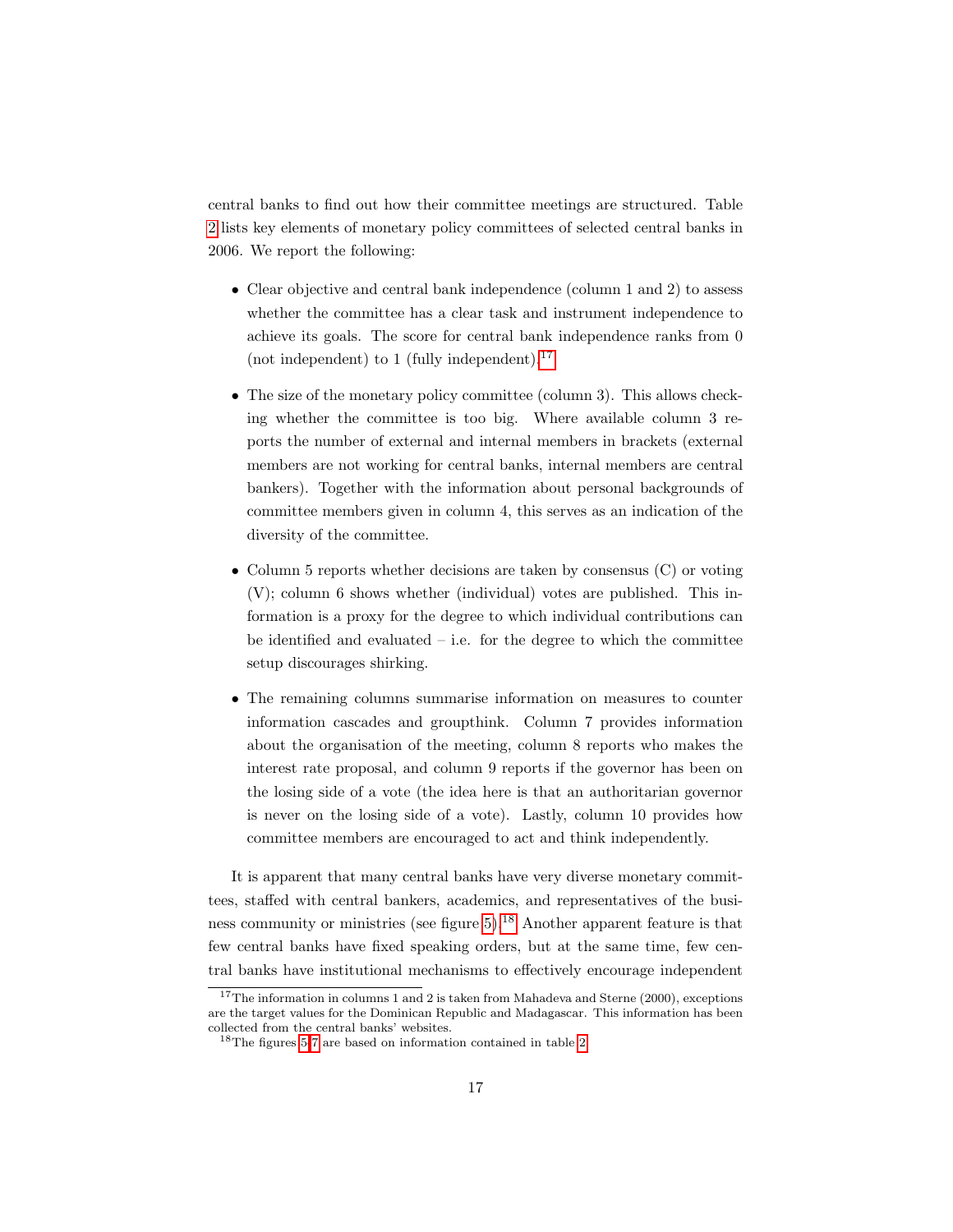|                                                                                       |                                                     |                                        |                            | $\frac{1}{6}$                              |                                        |                   |                                        |      |                   |                                                                        |                                                                                   |                                                                     |                        |
|---------------------------------------------------------------------------------------|-----------------------------------------------------|----------------------------------------|----------------------------|--------------------------------------------|----------------------------------------|-------------------|----------------------------------------|------|-------------------|------------------------------------------------------------------------|-----------------------------------------------------------------------------------|---------------------------------------------------------------------|------------------------|
| Governor Independence                                                                 | Unknown                                             | Free discussion en-<br>couraged        | Unknown                    | lowed to make own<br>Members are           | evaluation of sce-<br>narios and risks | Board member re-  | ceive advice from<br>independent advi- | sors | Members present   | own analysis                                                           | No special strate-<br>only<br>experts become a<br>gies (but<br>member)            | Members need no<br>encouragement to<br>think individually.          |                        |
| $_{\mathrm{lost}}^g$                                                                  |                                                     | $\frac{1}{2}$                          | $\sim$                     | $\sim$                                     |                                        |                   |                                        |      | $_{\rm N_o}$      |                                                                        | $\frac{1}{2}$                                                                     | ب                                                                   |                        |
| $\ensuremath{\mathsf{prop}}\xspace\ensuremath{\mathsf{sal}}\xspace^f$<br>$\mathbb{E}$ |                                                     | Governor                               | department<br>Research     | Mon. Policy<br>Dep.-Gov's                  | Econ.<br>Policy<br>and                 | Staff             |                                        |      | Chief of Re-      | search                                                                 | Governor                                                                          | Staff                                                               |                        |
| $\sigma$<br>Organisation<br>the meeting                                               | No fixed speak-<br>ing order, infor-<br>mal meeting | No fixed speaking<br>order             | No fixed speaking<br>order | cussion has a fixed<br>First round of dis- | speaking order                         | No fixed speaking | order                                  |      | $dd -$<br>Voting: | newest<br>then<br>Vice-Governor,<br>then Governor<br>nember,<br>est to | No fixed speaking<br>order                                                        | Rules exist, but<br>raise<br>other issues<br>$\overline{c}$<br>room |                        |
| Votes <sup>e</sup>                                                                    |                                                     | $\mathsf{R}^{\circ}$                   | $\overline{R}$             | Yes/No                                     |                                        | No/No             |                                        |      | Yes/No            |                                                                        | No/No                                                                             | ${\rm Yes}/{\rm No}^j$                                              |                        |
| $C/V^d$                                                                               | O                                                   | $\sum_{i=1}^{n}$                       | Õ                          | $\triangleright$                           |                                        | ت                 |                                        |      | $\triangleright$  |                                                                        | $\geq$                                                                            | $\geq$                                                              |                        |
| Background <sup>c</sup>                                                               | පී                                                  | CB, academics, busi-<br>ness community | B                          | <b>B</b>                                   |                                        | B                 |                                        |      | B                 |                                                                        | CB, professionals in<br>and legal<br>financial<br>monetary,<br>banking<br>matters | CB, academics, busi-<br>ness community                              |                        |
| MPC<br>$Size^b$                                                                       | $(2/0)$ $2$                                         | 9(7/2)                                 | 8(0/8)                     | 9(0/9)                                     |                                        | 6(0/6)            |                                        |      | 5(0/5)            |                                                                        | 14 (8/6)                                                                          | $\overline{1}$                                                      |                        |
| $CBI^a$                                                                               |                                                     | $\overline{C}$ . $\overline{C}$        | 0.0                        | N/a                                        |                                        | 1.0               |                                        |      | 1.0               |                                                                        | 1.0                                                                               | $\frac{0}{1}$                                                       |                        |
| target<br>Clear                                                                       | å                                                   | Yes                                    | $\rm Yes$                  | Yes                                        |                                        | Yes               |                                        |      | Yes               |                                                                        | Yes                                                                               | Yes                                                                 |                        |
| Country                                                                               | $Aruba^h$                                           | Australia                              | Bahamas                    | Brazil                                     |                                        | Canada            |                                        |      | Chile             |                                                                        | Croatia                                                                           | $Re-$<br>Czech<br>public                                            | Continued on next page |

Table 2: Monetary policy committees in practice Table 2: Monetary policy committees in practice

<span id="page-21-0"></span>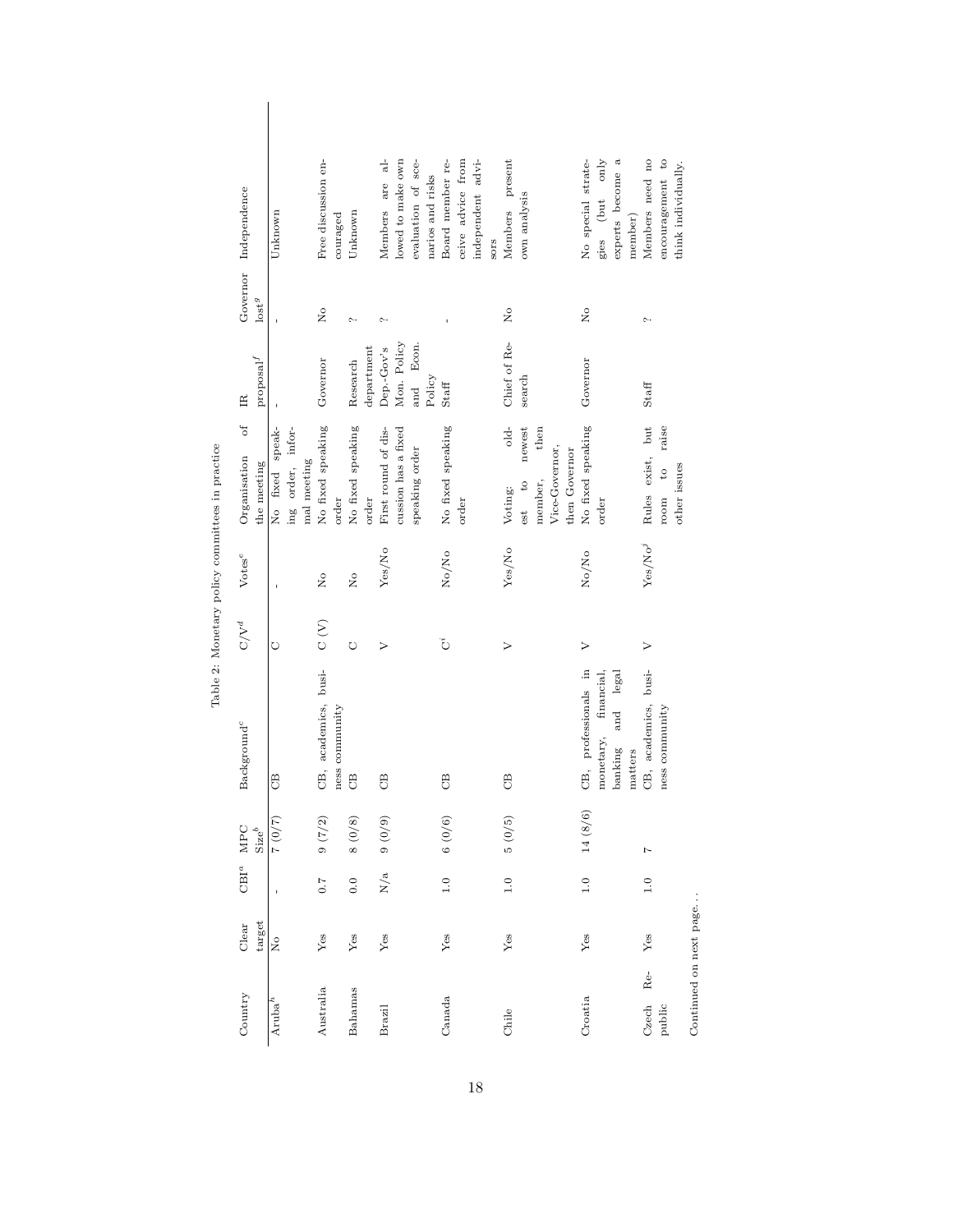|              |                         |                                 |                 |                                 | $Table 2 - Continue$ |                      |                           |                         |             |                       |
|--------------|-------------------------|---------------------------------|-----------------|---------------------------------|----------------------|----------------------|---------------------------|-------------------------|-------------|-----------------------|
| Dominican    | $\frac{1}{2}$           | Ï                               | 9(6/3)          | academics,<br>Governor,         | $\triangleright$     | No/No                | Relatively fixed $\sp{k}$ | Economic                | Yes         | speech, lim-<br>Free  |
| Republic     |                         |                                 |                 | community,<br>business          |                      |                      |                           | $d$ epartment           |             | formalities,<br>ited  |
|              |                         |                                 |                 | ministers                       |                      |                      |                           |                         |             | that<br>knowledge     |
|              |                         |                                 |                 |                                 |                      |                      |                           |                         |             | are<br>discussions    |
|              |                         |                                 |                 |                                 |                      |                      |                           |                         |             | internal              |
| area<br>Euro | Yes                     | $\overline{1}$ .0               | $\frac{8}{2}$   | CB (different national-         | $\sum_{i=1}^{n}$     | $\overline{R}$       | Economist<br>Chief        | Chief                   |             | Governors briefed     |
| (ECB)        |                         |                                 | (0/18)          | ities)                          |                      |                      | starts the discus-        | Economist               |             | by own staff (who     |
|              |                         |                                 |                 |                                 |                      |                      | sion                      |                         |             | use different mod-    |
|              |                         |                                 |                 |                                 |                      |                      |                           |                         |             | els etc.)             |
| Guatemala    |                         | $\frac{0}{1}$                   | 8(7/1)          | Governor, academics,            | $\rm _C$ (V)         | Yes/No               | No fixed speaking         | Staff                   | ς.          | Unknown               |
|              |                         |                                 |                 | business community              |                      |                      | order, any person         |                         |             |                       |
|              |                         |                                 |                 |                                 |                      |                      | can raise any issue       |                         |             |                       |
| Haiti        | $\frac{1}{2}$           | ï                               | $\overline{14}$ | $\mathcal{B}$                   | $\frac{2}{\sqrt{2}}$ | $\frac{1}{2}$        | for<br>Fixed order        | formal<br>$\frac{1}{2}$ | Yes         | Everyone is free to   |
|              |                         |                                 | (0/14)          |                                 |                      |                      | presentations,            | rule                    |             | raise questions of    |
|              |                         |                                 |                 |                                 |                      |                      | later anyone can          |                         |             | interest regarding    |
|              |                         |                                 |                 |                                 |                      |                      | raise any issue at        |                         |             | monetary policy       |
|              |                         |                                 |                 |                                 |                      |                      | any time                  |                         |             |                       |
| Hungary      | Yes                     | 1.0                             | $9 - 11(7 -$    | CB, academics, pri-             | $\geq$               | Yes/Yes              | No fixed speaking         | mem-<br>Any             | Yes         | Members express       |
|              |                         |                                 | $9/2)$          | vate or public sector           |                      |                      | order                     | ber                     |             | own views without     |
|              |                         |                                 |                 |                                 |                      |                      |                           |                         |             | even<br>restrictions, |
|              |                         |                                 |                 |                                 |                      |                      |                           |                         |             | in the media.         |
| Iceland      | $_{\rm Yes}$            | $0.\overline{3}$                | 3(0/3)          | $\mathcal{L}$                   | O                    | $\frac{1}{2}$        | Unknown                   | Governor                | $\sim$      | Unknown               |
| India        | Yes                     | 1.0                             | $6(4/2)^l$      | academic, busi-<br>巴.           | $\geq$               | $\overline{R}$       | Fixed order, pre-         | Any board               | $\tilde{z}$ | can<br>Individuals    |
|              |                         |                                 |                 | ness community                  |                      |                      | ceded by a presen-        | member                  |             | own<br>their<br>give  |
|              |                         |                                 |                 |                                 |                      |                      | tation from Staff.        |                         |             | opinion               |
| Japan        | $\overline{\mathsf{x}}$ | $\frac{0}{1}$                   | $(6/0)$ 6       | Governor, academics,            | $\geq$               | Yes/Yes              | order<br>Speaking         | board<br>All            | $\tilde{R}$ | induces<br>Voting     |
|              |                         |                                 |                 | community,<br>business          |                      |                      | every<br>changes          | members                 |             | members to think      |
|              |                         |                                 |                 | ministers                       |                      |                      | meeting                   |                         |             | individually          |
| Kazakhstan   | $\rm Yes$               | $\overline{0}$ . $\overline{7}$ | 9(3/6)          | government offi-<br>Œ,<br>cials | $\geq$               | $\mathsf{R}^{\circ}$ | Unknown                   | Unknown                 | $\sim$      | Unknown               |
| Madagascar   | $\frac{1}{2}$           |                                 | $\overline{z}$  | B                               | $\circlearrowright$  | $\tilde{z}$          | No fixed speaking         | Staff                   | $\tilde{R}$ | department<br>Each    |
|              |                         |                                 |                 |                                 |                      |                      |                           |                         |             |                       |
|              |                         |                                 |                 |                                 |                      |                      | order                     |                         |             | makes his own re-     |
|              |                         |                                 |                 |                                 |                      |                      |                           |                         |             | port                  |

Continued on next page.  $\dots$ Continued on next page. . .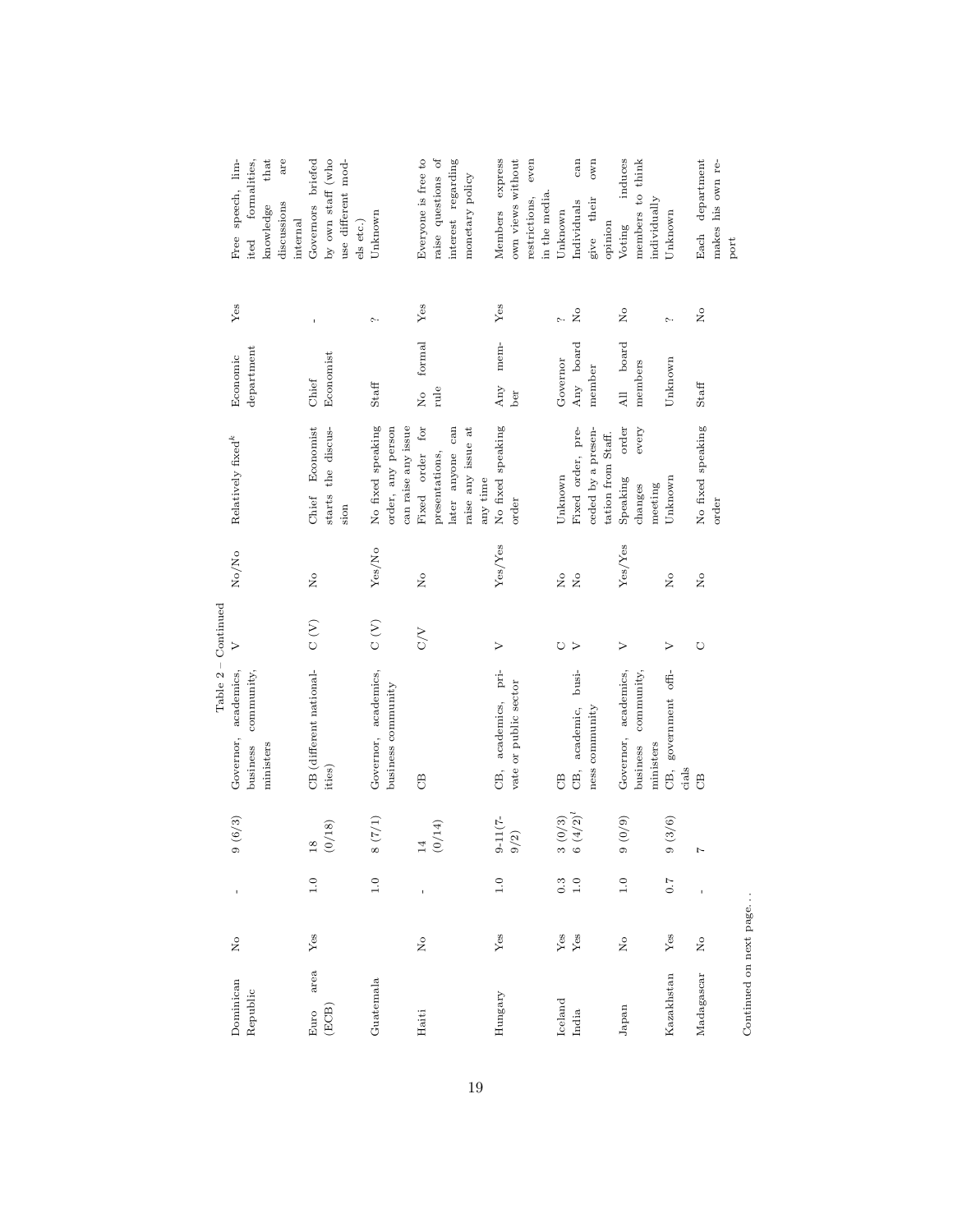|                                            |                                       |         |                 | $Table 2 - Continue$                     |                  |                |                            |             |               |                          |  |
|--------------------------------------------|---------------------------------------|---------|-----------------|------------------------------------------|------------------|----------------|----------------------------|-------------|---------------|--------------------------|--|
| New                                        | ${\rm Yes}$                           | $1.0\,$ | $(2/7)$         | CB, business commu-                      | Ö                | No/No          | No fixed speaking          | Governor    | $\frac{1}{2}$ | No applicable            |  |
| $\mathbf{Z}\mathbf{e}\mathbf{a}$ land $^m$ |                                       |         |                 | nity                                     |                  |                | order                      |             |               |                          |  |
| Norway                                     | $\mathbf{Yes}$                        | $7.0$   |                 | CB, academics, busi-                     | Ò                | $\overline{1}$ | starts<br>Governor         | Governor    | $\mathbf{I}$  | Committee mem-           |  |
|                                            |                                       |         |                 | ness community                           |                  |                | discussion.<br>the         |             |               | bers are expected        |  |
|                                            |                                       |         |                 |                                          |                  |                | anyone can raise           |             |               | to make own con-         |  |
|                                            |                                       |         |                 |                                          |                  |                | any issue                  |             |               | tributions               |  |
| Oman                                       | $\rm N/a$                             | $7.0\,$ |                 | CB, business commu-                      |                  |                | Unknown                    | Governor    | ç.,           | Unknown                  |  |
|                                            |                                       |         |                 | nity, government offi-<br>cials          |                  |                |                            |             |               |                          |  |
| busloc                                     | ${\rm Yes}$                           | 1.0     | $\overline{10}$ | CB, academics with                       | $\triangleright$ | Yes/No         | No fixed speaking          | Each MPC    | Yes           | Each member can          |  |
|                                            |                                       |         |                 | $eco-$<br>$\Xi$<br>background            |                  |                | order                      | member can  |               | share his judgment       |  |
|                                            |                                       |         |                 | nomics                                   |                  |                |                            | make a pro- |               | with others; no re-      |  |
|                                            |                                       |         |                 |                                          |                  |                |                            | posal       |               | strictions on views      |  |
|                                            |                                       |         |                 |                                          |                  |                |                            |             |               | at the meeting           |  |
| Switzerland                                | ${\rm Yes}$                           | $1.0\,$ | (0/3)<br>m      | B                                        | $\sum_{i=1}^{n}$ | $\tilde{z}$    | fixed<br>Relatively        | Monetary    | $\frac{1}{2}$ | Committee mem-           |  |
|                                            |                                       |         |                 |                                          |                  |                | speaking order             | department  |               | bers are briefed by      |  |
|                                            |                                       |         |                 |                                          |                  |                |                            |             |               | depart-<br>different     |  |
|                                            |                                       |         |                 |                                          |                  |                |                            |             |               | ments                    |  |
| Turkey                                     | Yes                                   | 1.0     | (1/6)           | CB, one additional                       | >                | No/No          | No fixed speaking          | Unknown     | ς.            | Free discussions         |  |
|                                            |                                       |         |                 | member with back-<br>ground in economics |                  |                | $\operatorname{order}^n$   |             |               |                          |  |
| UК                                         | $\rm Yes$                             | $1.0\,$ | (4/5)<br>G      | CB and academics                         | $\triangleright$ | Yes/Yes        | No fixed speaking          | Governor    | Yes           | make<br>Members          |  |
|                                            |                                       |         |                 |                                          |                  |                | order, any person          |             |               | personal speeches        |  |
|                                            |                                       |         |                 |                                          |                  |                | can raise any issue        |             |               | $\ddot{=}$<br>and appear |  |
|                                            |                                       |         |                 |                                          |                  |                |                            |             |               | Parliament               |  |
| Jruguay                                    | ${\rm Yes}$                           | $1.0\,$ | (0/6)           | B                                        | $\sum_{i=1}^{n}$ | $\overline{R}$ | No fixed speaking<br>order | Staff       | c.            | $\sim$                   |  |
| <b>SQ</b>                                  | $\stackrel{\circ}{\phantom{}_{\sim}}$ | $1.0\,$ | 2               | CB (personal back-                       | $\triangleright$ | Yes/Yes        | No fixed speaking          | Chairman    | $\frac{1}{2}$ | Presidents<br>FED        |  |
|                                            |                                       |         |                 | grounds are relatively                   |                  |                | Chair-<br>order;           |             |               | their<br>briefed by      |  |
|                                            |                                       |         |                 | diverse)                                 |                  |                | probably<br>man            |             |               | but<br>own staff,        |  |
|                                            |                                       |         |                 |                                          |                  |                | dominates                  |             |               | limited scope for        |  |
|                                            |                                       |         |                 |                                          |                  |                |                            |             |               | dissent                  |  |

20

Continued on next page. . .

Continued on next page.  $\ldots$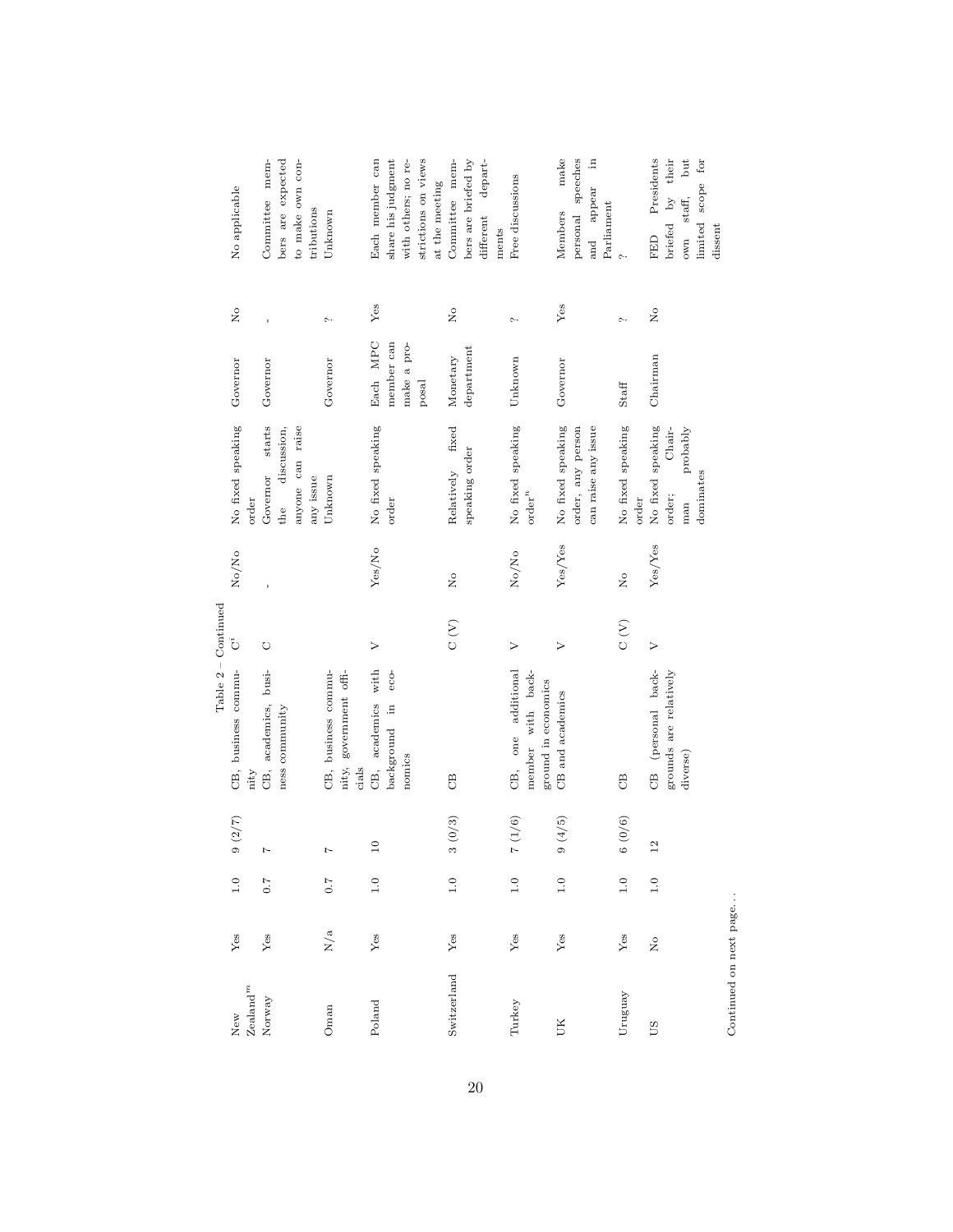|                                                                    |                                                            | Unknown                   | express his opinion<br>Every member can | Not applicable                                           | Information applies to the Technical Advisory Committee. Note that its proceedings are to be ratified by the Central Board, of which Governor is the executive member                                                                                                                                                                                                                                                                                                                                   |                                                                       |
|--------------------------------------------------------------------|------------------------------------------------------------|---------------------------|-----------------------------------------|----------------------------------------------------------|---------------------------------------------------------------------------------------------------------------------------------------------------------------------------------------------------------------------------------------------------------------------------------------------------------------------------------------------------------------------------------------------------------------------------------------------------------------------------------------------------------|-----------------------------------------------------------------------|
|                                                                    | ç.                                                         | $\overline{R}$            | $\frac{1}{2}$                           |                                                          |                                                                                                                                                                                                                                                                                                                                                                                                                                                                                                         |                                                                       |
|                                                                    | Staff                                                      | Governor                  |                                         | policy dep.<br>Economic                                  |                                                                                                                                                                                                                                                                                                                                                                                                                                                                                                         |                                                                       |
|                                                                    | OI <sup>-1</sup><br>der fixed in the<br>Speaking<br>agenda | Unanimous deci-<br>sions  | No fixed speaking<br>order              | No fixed speaking<br>order                               |                                                                                                                                                                                                                                                                                                                                                                                                                                                                                                         |                                                                       |
|                                                                    | No/No                                                      | $\frac{1}{2}$             | $\mathsf{R}^{\circ}$                    | Σò                                                       |                                                                                                                                                                                                                                                                                                                                                                                                                                                                                                         |                                                                       |
| Countries with fixed exchange rate arrangements or currency boards |                                                            | O                         | O                                       | $\circ$<br>CB, business commu-<br>nity, government offi- | <sup>n</sup> Monetary policy decisions are taken in a three-stage voting process: first vote is whether term interest rates should be changed at all. The second<br>* Vice Governor opens and closes sessions, Finance Department is responsible for presenting open market operations proposals.<br>No formal monetary policy committee, the information related to the informal committee discussing monetary issues.<br>Total number of MPC members, number of external/internal members in brackets | and third stage decides upon the direction and the size of the change |
|                                                                    | $\mathcal{B}$                                              | B                         | B                                       | cials                                                    |                                                                                                                                                                                                                                                                                                                                                                                                                                                                                                         |                                                                       |
|                                                                    |                                                            | 5(0/5)                    | $(6/0)$ 6                               | $\overline{12}$                                          |                                                                                                                                                                                                                                                                                                                                                                                                                                                                                                         |                                                                       |
|                                                                    |                                                            | $0.\overline{3}$          | $\frac{1}{1}$ .0                        | $\frac{0}{1}$                                            |                                                                                                                                                                                                                                                                                                                                                                                                                                                                                                         |                                                                       |
|                                                                    | Yes                                                        | Yes                       | Yes                                     | Yes                                                      |                                                                                                                                                                                                                                                                                                                                                                                                                                                                                                         |                                                                       |
|                                                                    | Belarus                                                    | Bosnia and<br>Herzegovina | Estonia                                 | Singapore                                                | <sup>a</sup> Score ranks from 0 (not independent) to 1 (fully independent)<br>Individual contributions can be identified with a 6 year delay<br>Background of committee members (CB=Central banker)<br>$9$ Has the Governor lost a vote during the last 5 years?<br>$m$ Information applies to the informal advisory body<br>Publication of the decision/Individual votes<br>Who makes the interest rate proposal?<br>$^d$ Consensus (C) or Voting (v)<br>Governor solely responsible                   |                                                                       |

| ı |  |
|---|--|
|   |  |

21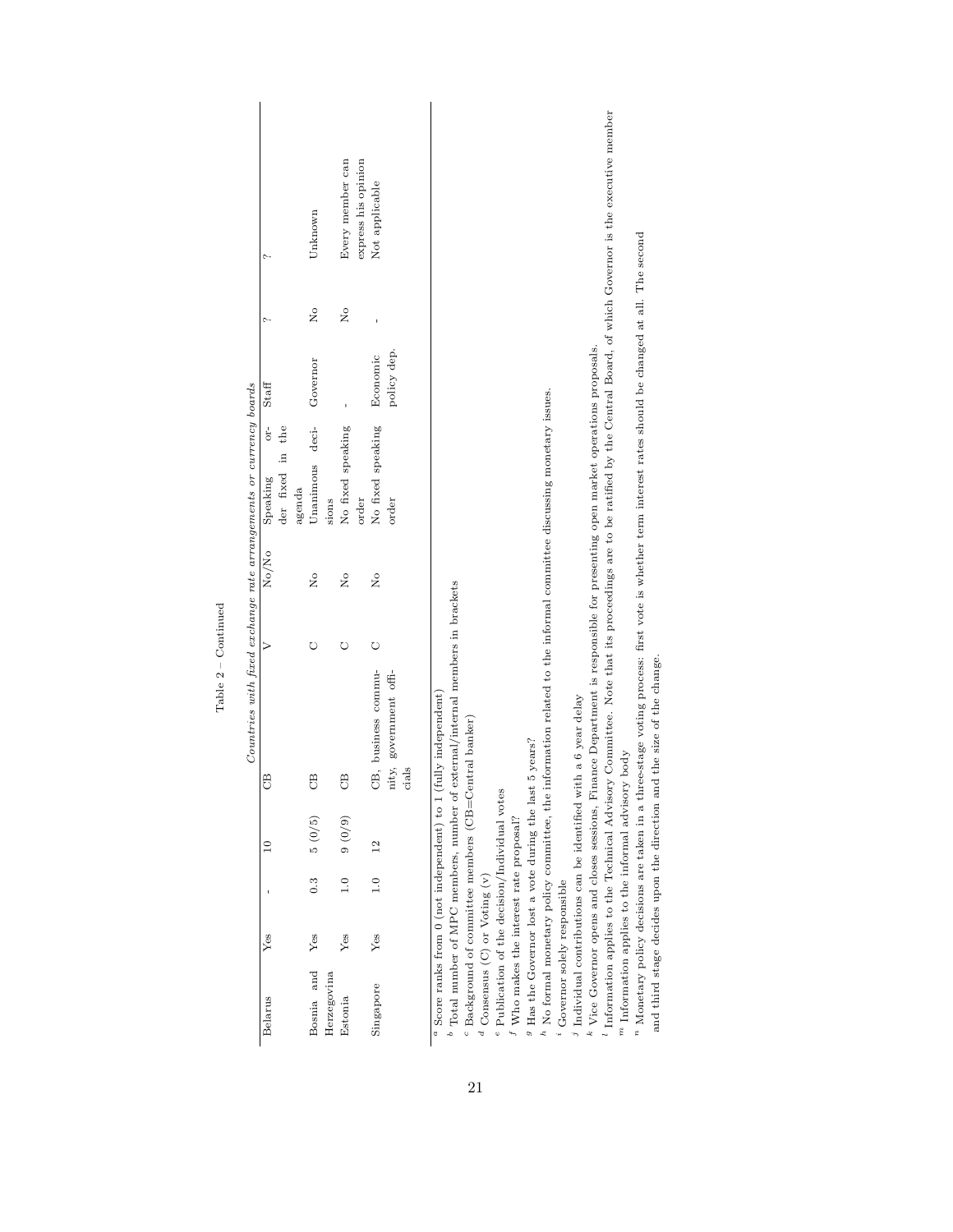

<span id="page-25-0"></span>Figure 5: Diversity in monetary committees

thinking. Moreover, most central banks have fairly strict rules on who makes the interest rate proposal (see figure  $6$ ) – which, as indicated above, bears a severe risk of information cascades. And lastly, many central banks are reluctant to disclose whether the Governor has a lost a vote during the last five years (see figure [7\)](#page-26-0). However, some central banks provide that information, and it seems that among these, the Governor being on the losing side of a vote is clearly the exception.

Let us look more closely at some prominent central banks or at central banks with interesting institutional arrangements.

- In many ways the Bank of England's committee structure follows bestpractice: it has a clear goal, it is made up of diverse members (academics, business representatives, and central bankers) and it is not too big. Also individual contributions can be identified and evaluated, and its members are encouraged to think for themselves. Lastly, the Governor lost a vote in 2005, which indicates that he is not dominating the committee.
- The Bank of Japan is the only one to explicitly change the speaking order for every meeting. We view this as an effective measure to get informed and to limit information cascades. With 9 members the committee is also not too large, and every board member can make an interest rate proposal. However, it is exclusively staffed by central bankers (although some have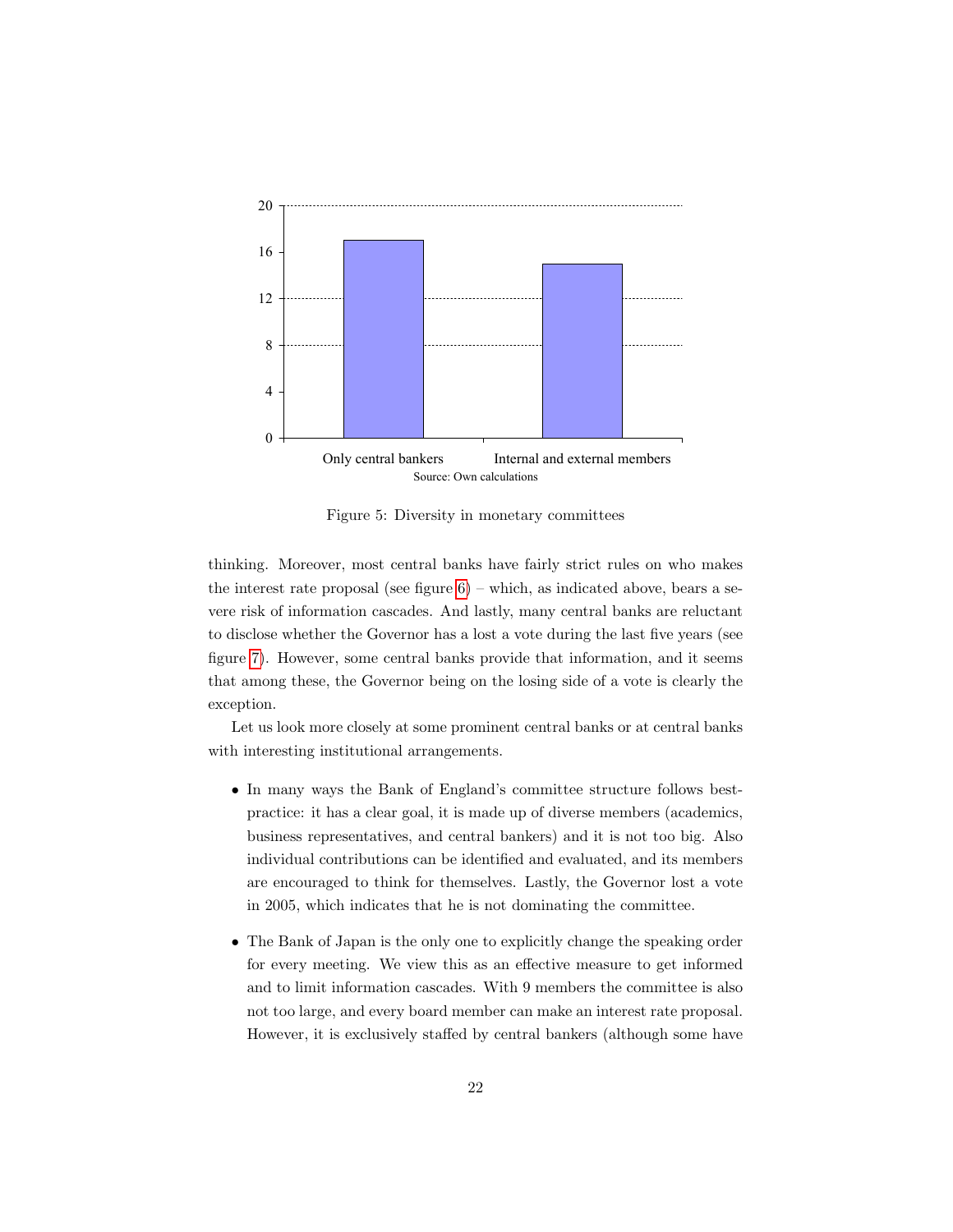

<span id="page-26-1"></span>Figure 6: Who makes the interest rate proposal?



<span id="page-26-0"></span>Figure 7: Has the Governor lost a vote during the last five years?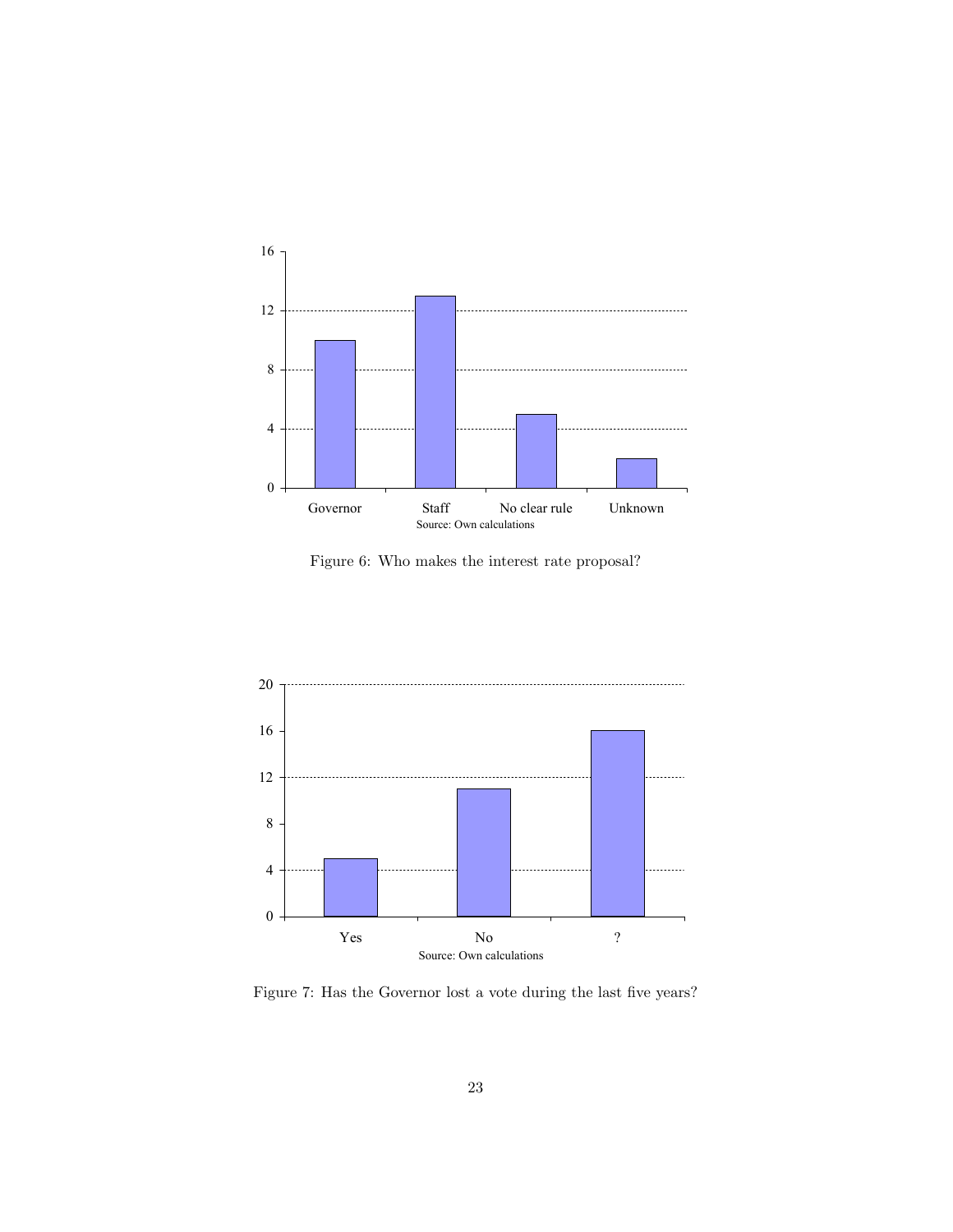working experience as government officials or in the business community).

• The structure of the FOMC and the Governing Council of the European Central Bank (ECB) could be improved: Individual contributions cannot be clearly identified and both committees are probably too large. The FOMC also lacks an explicit inflation target, and internal and external transparency of the ECB is low (consensus decision-making and no publication of minutes or voting records). Moreover, it is likely that both committees were firmly led by its chairman  $(FOMC)^{19}$  $(FOMC)^{19}$  $(FOMC)^{19}$  or its Chief Economist (ECB),[20](#page-27-1) although that might change with recent personnel changes.

On the positive side: the fact that each of the national European central banks briefs its own Governor individually, and that each of them uses a different economic model, maximises the benefits from information gathering and processing. Similarly, the FED benefits from a 'hub-and-spoke' structure, which facilitates gathering and processing regional information. Also the ECB has a clear goal, $2<sup>1</sup>$  and both ECB Governing Council and FOMC comprise members with diverse backgrounds (all central bankers, but with different nationalities or with diverse past experience).

- The Bank of Canada has a clear objective, and the size of its MPC is probably optimal. However, individual contributions are not identified, and there are no outside members. On the positive side: although all get the same briefing material, board members also receive policy advice from a group of senior advisors, who are encouraged to think independently.
- The Central Bank of the Czech Republic makes it possible to identify individual contributions with a six year delay. This provides a compromise between allowing for the evaluation of individual performance, yet shield against external pressure.
- At the Bank of Israel, four departments have to prepare recommendations

<span id="page-27-0"></span><sup>19</sup>Alan Greenspan has chaired the FOMC for about 18 years and has never been on the losing side of a vote. The transcript of the February 1994 FOMC meeting shows that a clear majority of the committee favoured raising the funds rate by 50 basis points. Greenspan, however, insisted not just on 25 basis points, but on a unanimous vote for that decision. He got both (Blinder 2006).

<span id="page-27-1"></span><sup>20</sup>The ECB's Chief Economist traditionally starts the debate by giving an overview of recent economic developments. He is also the first to make an interest rate proposal (at the end of his exposition).

<span id="page-27-2"></span> $21$ The ECB is not an inflation targeter, but it has a relatively clear definition of price stability (inflation 'below, but close to 2 percent'). This is the ECB's overriding objective.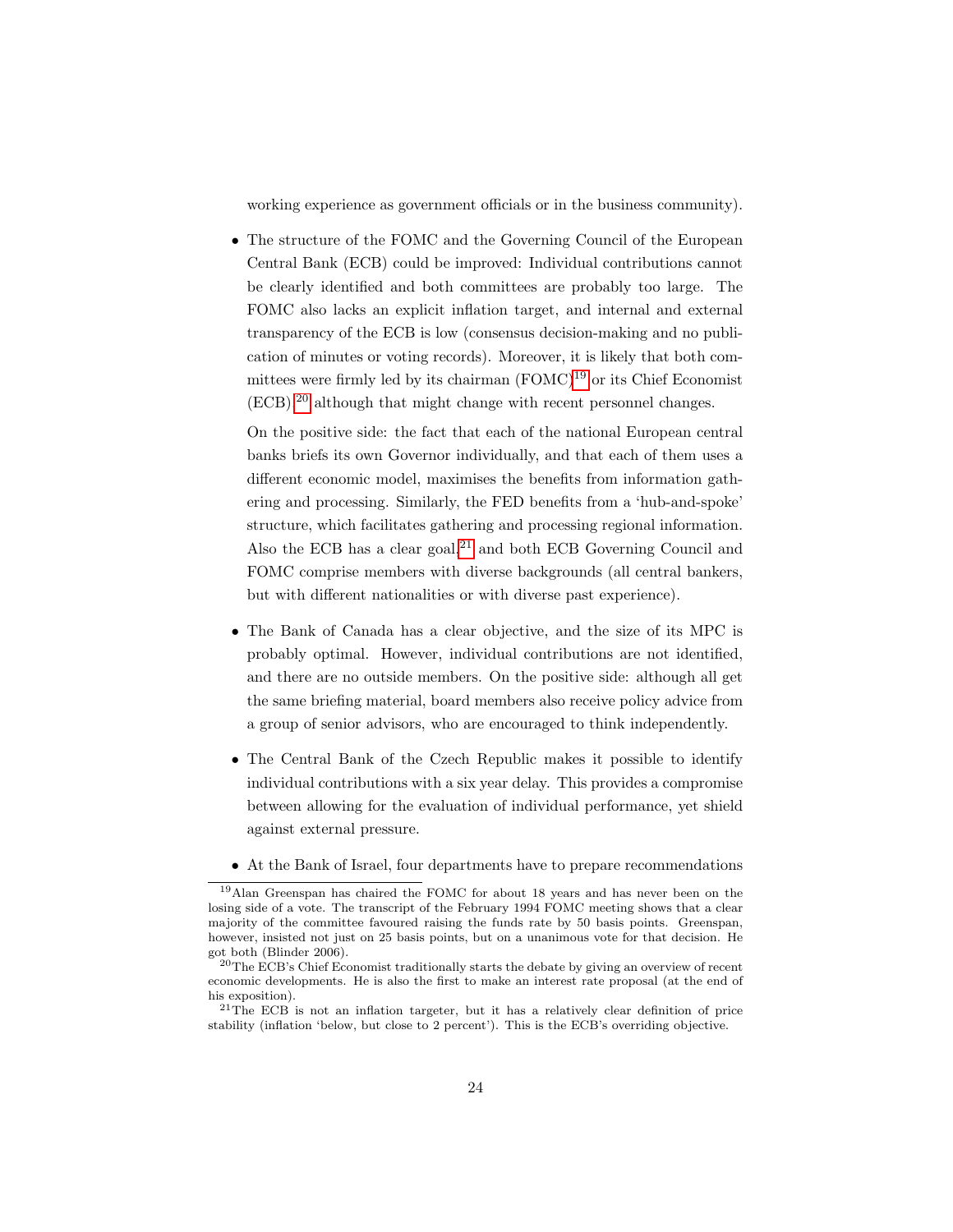before the meeting *independently*. This forces each department to conduct its own analysis, which counters shirking and groupthink.

- An interesting feature of the Swiss monetary committee is that different group members are briefed by different departments. To some extent this could be viewed as a device to encourage independence. However, their speaking order is relatively fixed,  $^{22}$  $^{22}$  $^{22}$  the committee has no outside members, and there is no way to (externally) identify and evaluate individual input for the discussion.
- The National Bank of Poland addresses information cascades by allowing each member to make interest rate proposals. Also the Chairman has been on the losing side of a vote on several occasions. Regarding accountability, neither individual votes, nor minutes are published. However, plans exist to modify the inflation report to make it 'minutes-like' (i.e. to provide a broad picture of the discussions and enabling outsiders to identify views of individual members).

## 4 Conclusions

Typically, reports released to the public to explain monetary policy decisions feature detailed discussions about the state of the economy. While such information is important for financial markets, our discussion suggests that availability of economic information alone is not sufficient to guarantee optimal decisionmaking. Well-structured institutional arrangements can ensure that committee members get informed and adequately process economic information, before taking a decision. Do real-life monetary committees feature such arrangements?

Our survey of the literature suggests that encouraging independent thinking and having members with different personal backgrounds may be useful provisions to avoid groupthink. The structure of the meeting should not be too formal (e.g. no fixed speaking order) in order to reduce information cascades. And if individual contributions can be identified and evaluated, free-riding can be eliminated.

<span id="page-28-0"></span><sup>22</sup>After an informal debate between the members of the Board, their Deputies and economists who prepared the documents, the Chairman of the Governing Board (who is Head of monetary department) gives the floor to the heads of two other departments. Then he speaks again, although it is perfectly possible for any member to intervene again after one of his colleague has spoken. The Chairman of the Governing Board summarizes the arguments, repeats the decision and closes the debate.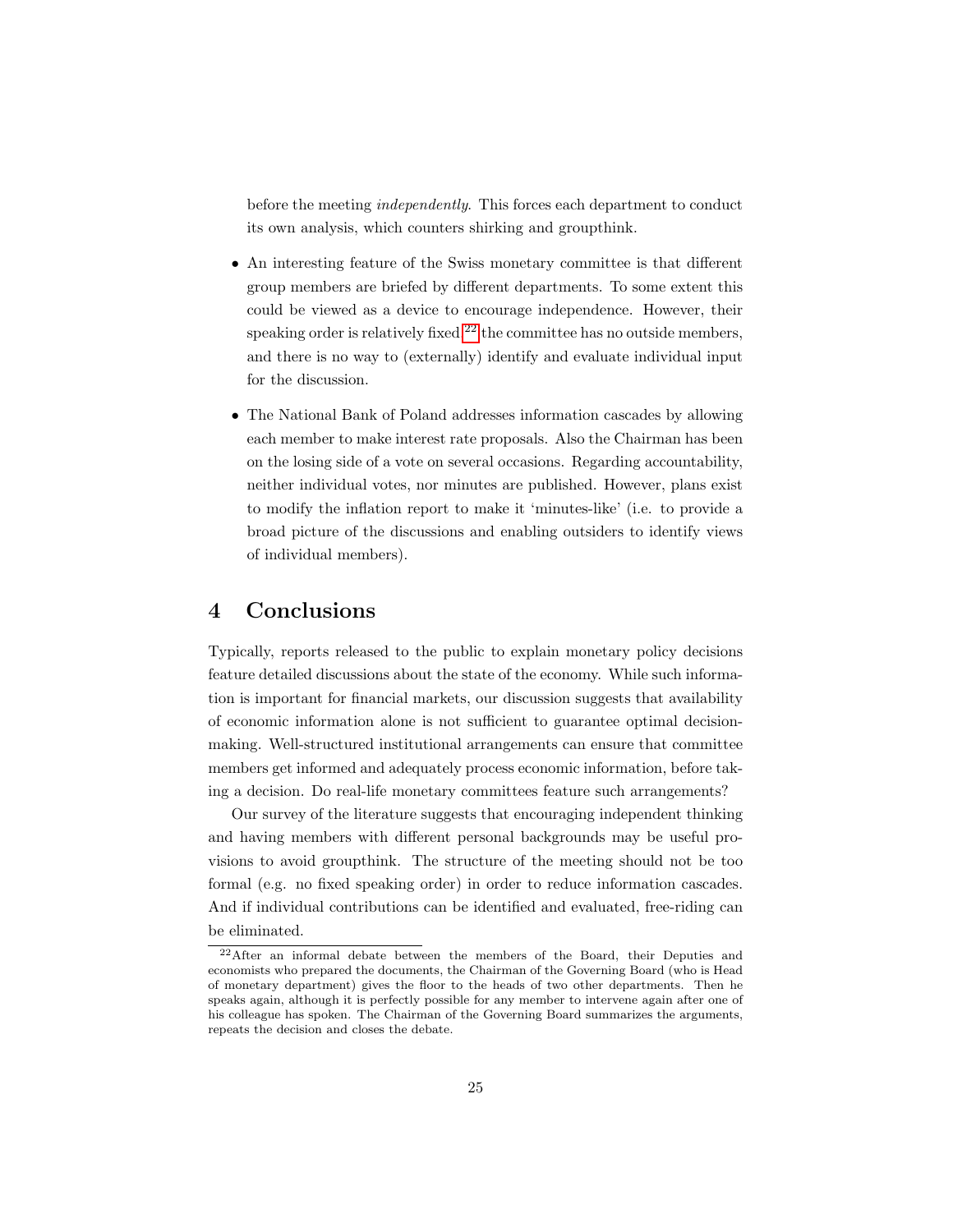We would like to stress that there is no ultimate model, and it is unlikely that one structure dominates all others on all aspects. Each solution also reflects local circumstances and traditions. However, our guidelines for the way monetary policy committees should be set up show that some central banks could probably improve their committee framework. By changing the way the monetary committee works, incentives are created for group members to actively participate in the discussion, to become informed and to reveal their information. As this is the basis for the gains that decision-making by committee can offer, having such institutional arrangements can contribute to the overall quality of the decisions. As this overview has shown, some central banks could reap more of the committee benefits if they had provisions to avoid free-riding or encourage 'thinking outside the box'.

# References

- Anderson, L. and Holt, C.: 1997, Information cascades in the laboratory, The American Economic Review 87(5), 847–862.
- Bikhchandani, S., Hirshleifer, D. and Welch, I.: 1992, A theory of fads, fashion, custom, and cultural change as informational cascades, Journal of Political  $Economy 100(5), 992.$
- Blinder, A. S.: 1998, Central Banking in Theory and Practice, MIT Press, Cambridge.
- Blinder, A. S.: 2004, The Quiet Revolution: Central Banking Goes Modern, Yale University Press.
- Blinder, A. S.: 2006, Monetary policy by committee: Why and how?, De Nederlandsche Bank Working Paper 92.
- Blinder, A. S. and Morgan, J.: 2005, Are two heads better than one? An experimental analysis of group vs. individual decisionmaking, Journal of Money, Credit and Banking  $37$  (5), 789–812.
- Bosman, R., Maier, P., Sadiraj, V. and van Winden, F.: 2004, Let Me Vote! An experimental study of the effects of vote rotation in committees,  $De$ Nederlandsche Bank Working Paper Series 23.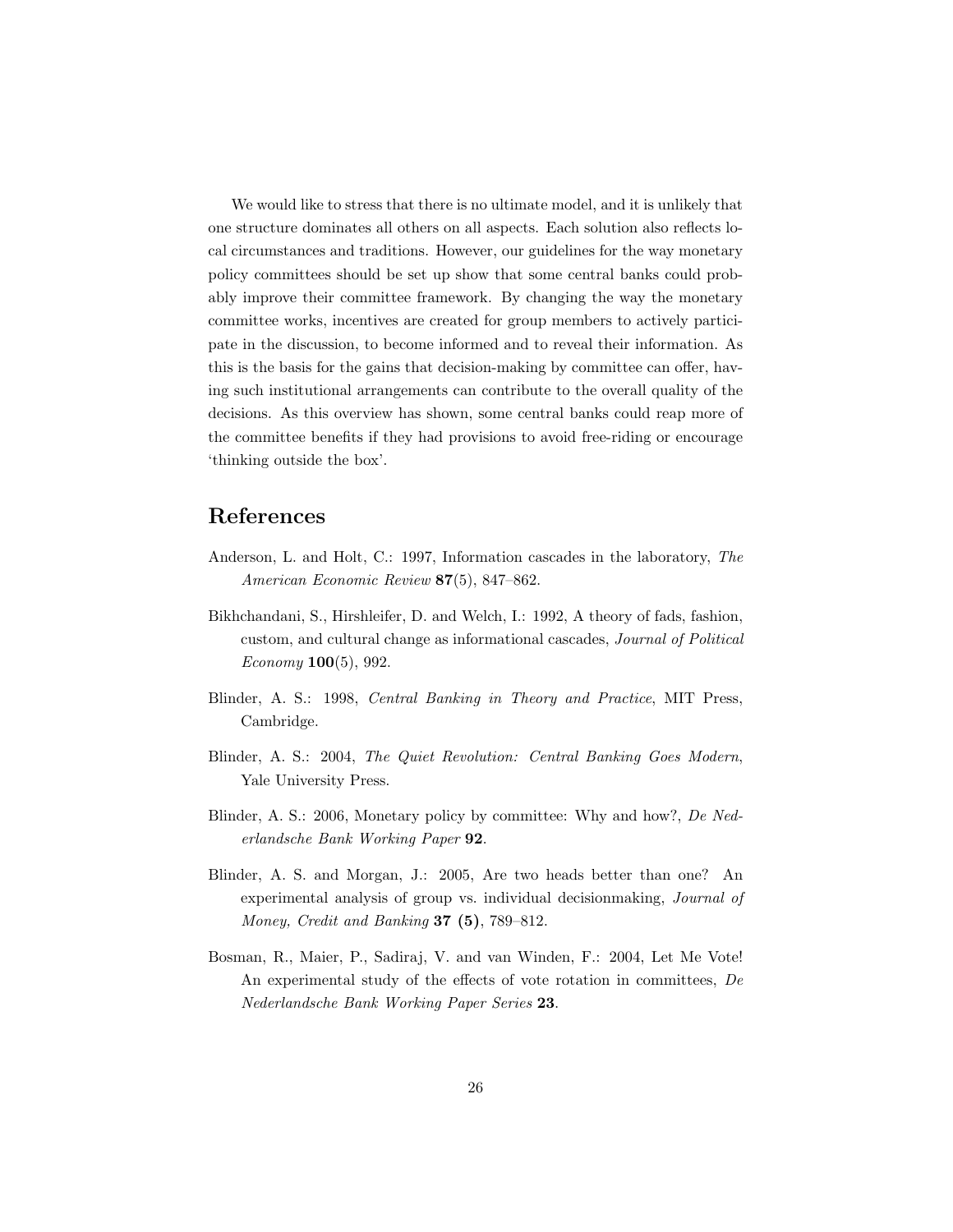- Chortareas, G., Stasavage, D. and Sterne, G.: 2001, Does it pay to be transparent? international evidence from central bank forecasts, Bank of England Working Paper 143.
- Condorcet, M.: 1785, Essai sur l'application de l'analyse à la probabilité des  $decisions$  rendues à la pluralité des voix, L'imprimerie royale, Paris.
- Croson, R. and Marks, M.: 1998, Identifiability of individual contributions in a threshold public goods experiment, *Journal of Mathematical Psychology*  $42(2), 167-190.$
- European Central Bank: 2003, The adjustment of voting modalities in the Governing Council, Monthly Bulletin 3, 73–74.
- Fujiki, H.: 2005, The monetary policy committee and the incentive problem: A selective survey, Monetary and Economic Studies October (Special edition), 37–82.
- Gerlach-Kristen, P.: 2005, Too little, too late: Interest rate setting and the cost of consensus, Economics letters 88 (3), 376–381.
- Gerlach-Kristen, P.: 2006, Monetary policy committees and interest rate setting, European Economic Review 50, 487–507.
- Goodfriend, M.: 2005, Comment, Monetary and Economic Studies October (Special edition), 83–86.
- Goodhart, C. A.: 2000, The role of the monetary policy committee: Strategic considerations and operational independence, in L. Mahadeva and G. Sterne (eds), Monetary Frameworks in a Global Context, Routledge, London, pp. 226–242.
- Harkins, S. and Jackson, J.: 1985, The role of evaluation in eliminating social loafing, *Personality and Social Psychology Bulletin* 11(4), 457–465.
- Henningsen, D., Cruz, M. and Miller, M.: 2000, Role of social loafing in predeliberation decision making, Group Dynamics: Theory, Research, and Practice  $4(2)$ , 168-275.
- Hong, L. and Page, S.: 2004, Groups of diverse problem solvers can outperform groups of high-ability problem solvers, Proceedings of the National Academy of Sciences 101(46), 16385–16389.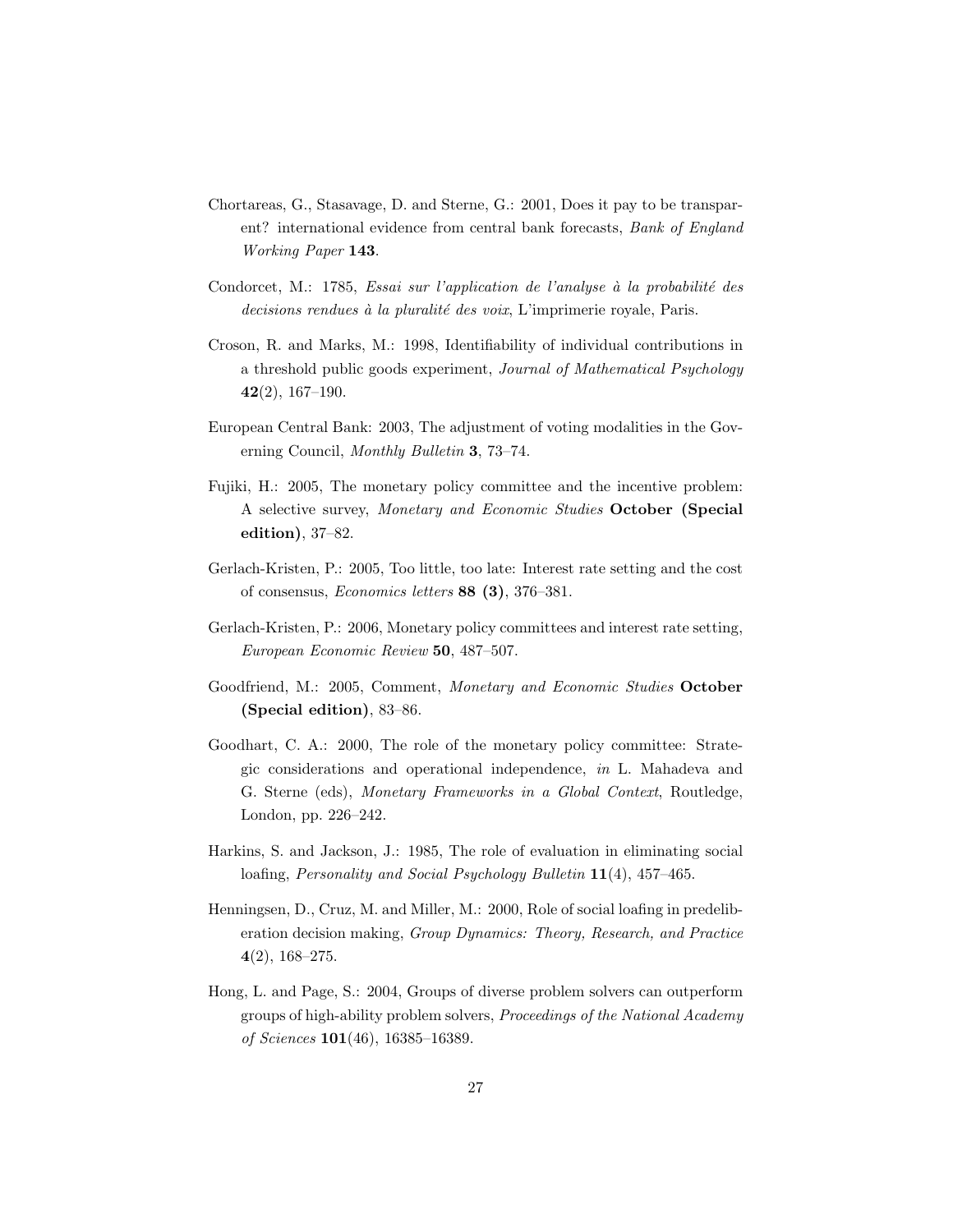- Issing, O.: 1999, The eurosystem: Transparent and accountable or 'willem in euroland', Journal of Common Market Studies  $37$   $(3)$ , 503-519.
- Janis, I.: 1973, Victims of Groupthink: A Psychological Study of Foreign-Policy Decisions and Fiascoes, Annals of the American Academy of Political and Social Science 407, 179–180.
- Kerr, N. L., MacCoun, R. J. and Kramer, G. P.: 1996, Bias in judgment: Comparing individuals and groups, *Psychological Review* 103 (4), 687– 719.
- Kocher, M. and Sutter, M.: 2005, The decision maker matters: Individual versus group behaviour in experimental beauty-contest games, The Economic Journal 115(500), 200–223.
- Lombardelli, C., Proudman, J. and Talbot, J.: 2002, Committees versus individuals: An experimental analysis of monetary policy decision-making, Bank of England Working Paper 165.
- Mahadeva, L. and Sterne, G.: 2000, Monetary Policy Frameworks in a Global Context, Routledge, London.
- Milgram, S.: 1974, Obedience to authority, Harper & Row New York.
- Milgram, S., Bickman, L. and Berkowitz, L.: 1969, Note on the drawing power of crowds of different size, Journal of Personality and Social Psychology 13(2), 79–82.
- Morck, R.: 2004, Behavioral finance in corporate governance-independent directors and non-executive chairs, NBER Working Paper 10644.
- Morduch, J.: 1999, The Microfinance Promise, Journal of Economic Literature  $37(4)$ , 1569–1614.
- Mueller, D. C.: 2003, Public Choice III, Cambridge University Press, Cambridge.
- Oakley, B., Felder, R., Brent, R. and Elhajj, I.: 2004, Turning student groups into effective teams, Journal of Student Centered Learning 2(1), 8–33.
- Odean, T.: 1998, Volume, volatility, price, and profit when all traders are above average, The Journal of Finance 53(6), 1887–1934.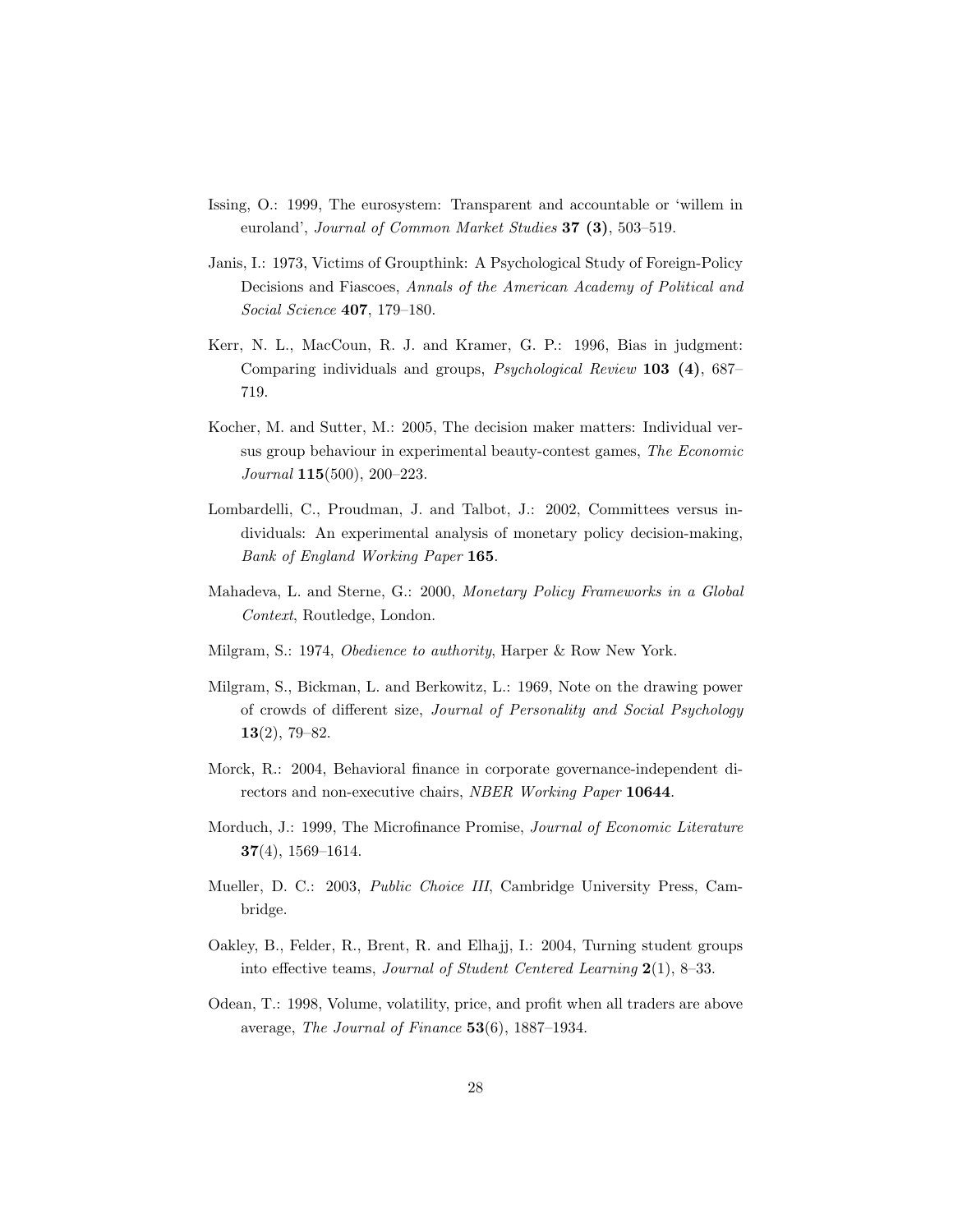- Priem, R., Harrison, D. and Muir, N.: 1995, Structured Conflict and Consensus Outcomes in Group Decision Making, Journal of Management 21(4), 691– 710.
- Riboni, A. and Ruge-Murcia, F.: 2006, The dynamic (in) efficiency of monetary policy by committee, mimeo (University of Montreal) .
- Schweiger, D., Sandberg, W. and Ragan, J.: 1986, Group approaches for improving strategic decision making: A comparative analysis of dialectical inquiry, devil's advocacy, and consensus, The Academy of Management Journal 29(1), 51–71.
- Shaw, M.: 1981, Group dynamics:The psychology of small group behavior (3rd ed.), McGraw-Hill, New York.
- Sibert, A.: 2005, Is the structure of the ECB adequate for the new challenge?, in F. Breuss and E. Hochreiter (eds), Challenges for Central Banks in an Enlarged EMU, Springer, Wien, pp. 95–118.
- Sibert, A.: 2006, Central banking by committee, De Nederlandsche Bank Working Paper 91.
- Slater, P.: 1958, Contrasting correlates of group size, *Sociometry*  $21(2)$ , 129– 139.
- Stasser, G.: 1992, Information salience and the discovery of hidden profiles by decision-making groups: A 'thought experiment', Organizational behavior and human decision processes  $52(1)$ , 156-181.
- Surowiecki, J.: 2004, The wisdom of crowds: why the many are smarter than the few and how collective wisdom shapes business, economies, societies, and nations, Doubleday, New York.
- Vandenbussche, J.: 2006, Elements of optimal monetary policy committee design, IMF Working Paper WP/06/277.
- Waller, C. J.: 2000, Policy boards and policy smoothing, *Quarterly Journal of* Economics 115 (1), 305–339.
- Wellink, A., Chapple, B. and Maier, P.: 2002, The role of national central banks within the European System of Central Banks: The example of De Nederlandsche Bank, Bank of Austria, 30th Economics Conference, Conference Volume pp. 169–189.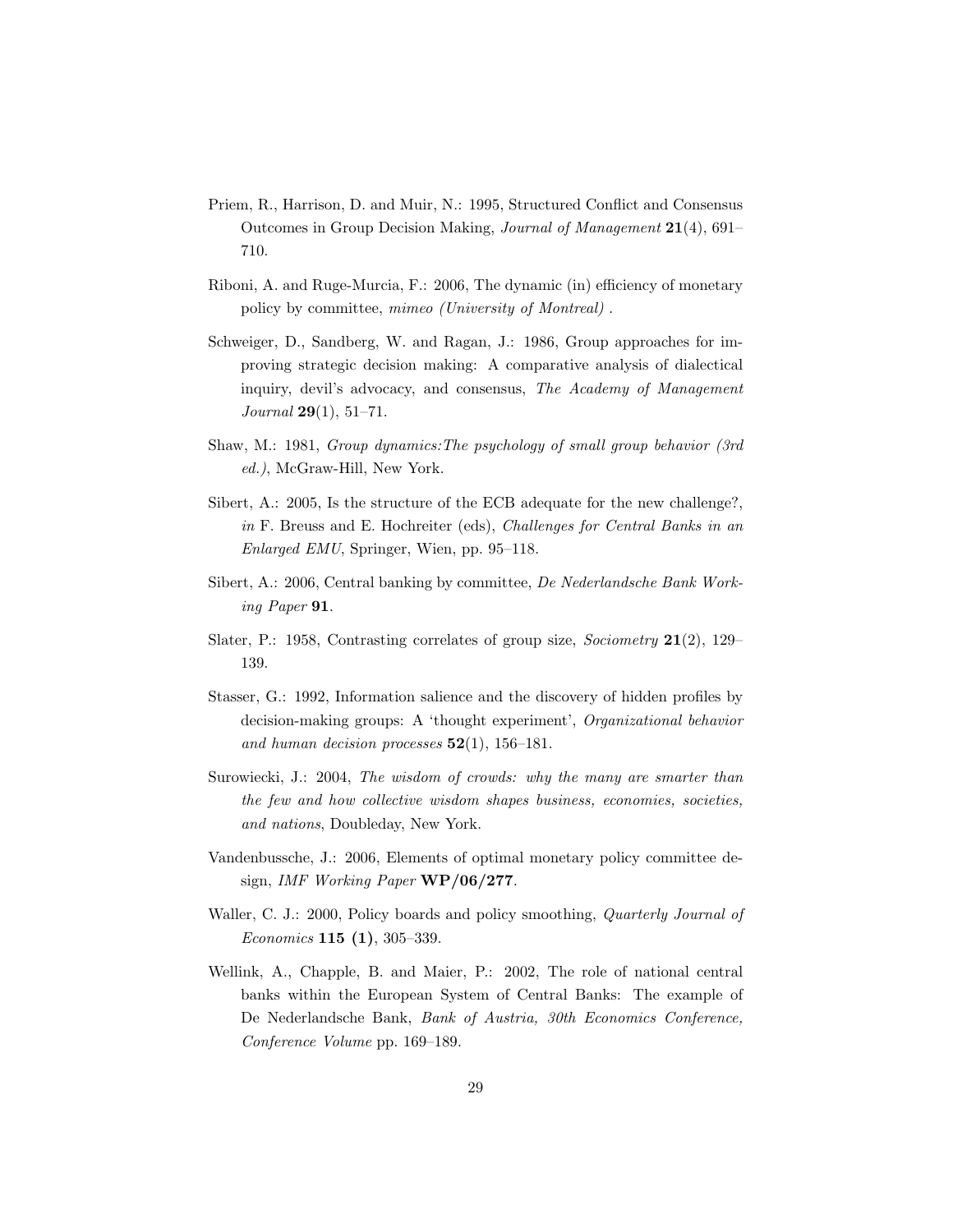- Whyte, G.: 1993, Escalating commitment in individual and group decision making: A prospect theory approach, Organizational behavior and human decision processes 54, 430–455.
- Williams, K., Nida, S., Baca, L. and Latané, B.: 1989, Social loafing and swimming: Effects of identifiability on individual and relay performance of intercollegiate swimmers, Basic and Applied Social Psychology 10, 73–81.
- Wyplosz, C., Genberg, H. and Fracasso, A.: 2003, How do central banks write?, Geneva Reports on the World Economy Special Report 2.

# A Appendix

The following email was sent to 149 central banks listed on the BIS website to inquire about their committee structure. If a central bank is not listed in the tables in the main text, it did not respond to the questionaire. In addition, we checked their websites and used personal contacts (where available) to verify that the information provides an accurate picture of the decision-making procedure.

Dear colleague,

I am currently investigating how central banks make monetary policy decisions. In many central banks monetary policy decisions are not taken by a single decision-maker, but by a committee. I am interested in how exactly the committee reaches a decision i.e. how the committee functions. I would also like to clarify that I am only interested in monetary policy decisions, not other central banking matters (e.g. payment systems).

I would kindly like to ask you the following questions:

- 1. How many people are directly involved in making the monetary policy decision in your central bank? I.e. if the decision is taken in a committee, how many members does the committee comprise?
- 2. Does the committee vote, or is the decision taken by consensus?
- 3. If the committee votes: Are votes published? Are individual votes published?